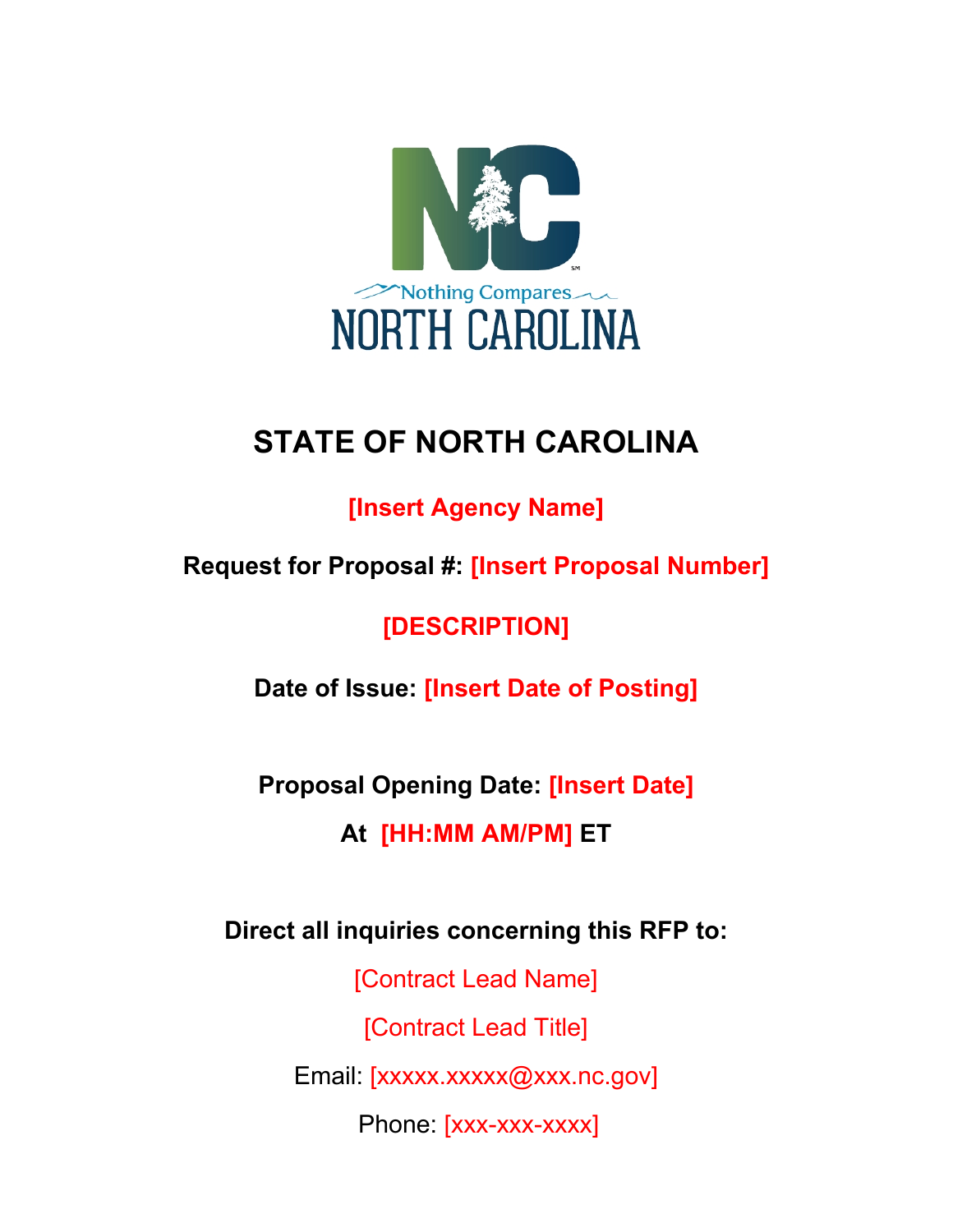

## **STATE OF NORTH CAROLINA**

**Request for Proposal #** 

**[Enter Proposal Number]**  $\mathcal{L}_1$  , and the contribution of the contribution of  $\mathcal{L}_1$  , and the contribution of  $\mathcal{L}_2$ 

For internal State agency processing, including tabulation of proposals in the Interactive Purchasing System (IPS), please provide your company's Federal Employer Identification Number or alternate identification number (e.g. Social Security Number). Pursuant to G.S. 132-1.10(b) this identification number shall not be released to the public. **This page will be removed and shredded, or otherwise kept confidential**, before the procurement file is made available for public inspection.

> **This page is to be filled out and returned with your proposal. Failure to do so may subject your proposal to rejection.**

> > **ID Number:**

 $\_$  , and the set of the set of the set of the set of the set of the set of the set of the set of the set of the set of the set of the set of the set of the set of the set of the set of the set of the set of the set of th Federal ID Number or Social Security Number

\_\_\_\_\_\_\_\_\_\_\_\_\_\_\_\_\_\_\_\_\_\_\_\_\_\_\_\_\_\_\_\_\_\_\_\_\_\_\_\_\_\_\_\_\_\_\_\_\_\_\_ Vendor Name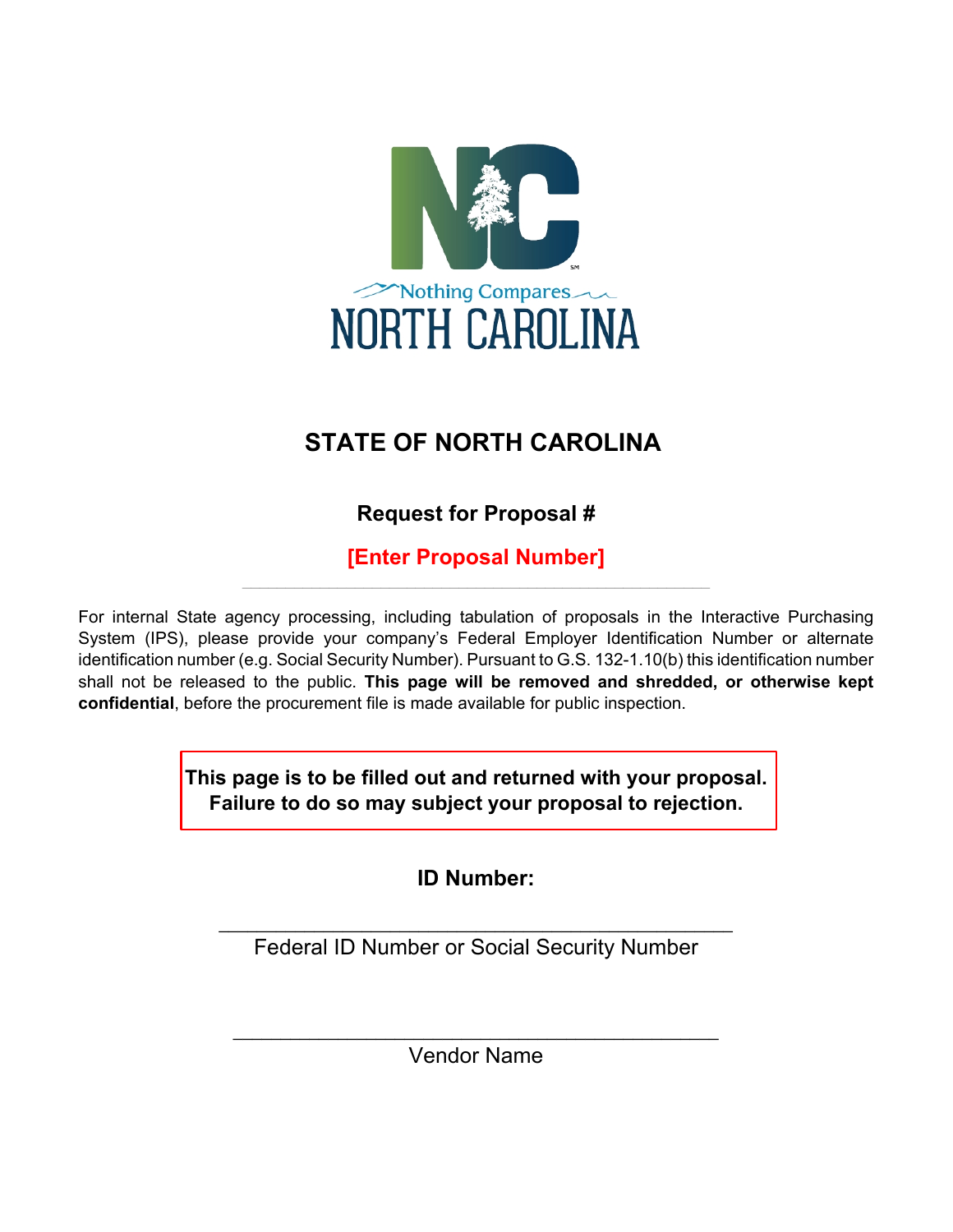|                                            | <b>STATE OF NORTH CAROLINA</b><br>[Buyer to Add Agency/Division] |
|--------------------------------------------|------------------------------------------------------------------|
| Refer ALL Inquiries regarding this RFP to: | <b>Request for Proposal #</b>                                    |
| <b>[Add Contract Lead Name]</b>            | Proposals will be publicly opened:                               |
|                                            | <b>Contract Type:</b>                                            |
|                                            | <b>Commodity No. and Description:</b>                            |
|                                            | <b>Using Agency:</b>                                             |
|                                            | <b>Requisition No.:</b>                                          |

#### **EXECUTION**

In compliance with this Request for Proposals, and subject to all the conditions herein, the undersigned Vendor offers and agrees to furnish and deliver any or all items upon which prices are bid, at the prices set opposite each item within the time specified herein. By executing this proposal, the undersigned Vendor certifies that this proposal is submitted competitively and without collusion (G.S. 143-54), that none of its officers, directors, or owners of an unincorporated business entity has been convicted of any violations of Chapter 78A of the General Statutes, the Securities Act of 1933, or the Securities Exchange Act of 1934 (G.S. 143-59.2), and that it is not an ineligible Vendor as set forth in G.S. 143-59.1. False certification is a Class I felony. Furthermore, by executing this proposal, the undersigned certifies to the best of Vendor's knowledge and belief, that it and its principals are not presently debarred, suspended, proposed for debarment, declared ineligible or voluntarily excluded from covered transactions by any Federal or State department or agency. As required by G.S. 143-48.5, the undersigned Vendor certifies that it, and each of its sub-Contractors for any Contract awarded as a result of this RFP, complies with the requirements of Article 2 of Chapter 64 of the NC General Statutes, including the requirement for each employer with more than 25 employees in North Carolina to verify the work authorization of its employees through the federal E-Verify system. G.S. 133-32 and Executive Order 24 (2009) prohibit the offer to, or acceptance by, any State Employee associated with the preparing plans, specifications, estimates for public Contract; or awarding or administering public Contracts; or inspecting or supervising delivery of the public Contract of any gift from anyone with a Contract with the State, or from any person seeking to do business with the State. By execution of this response to the RFP, the undersigned certifies, for your entire organization and its employees or agents, that you are not aware that any such gift has been offered, accepted, or promised by any employees of your organization.

#### **Failure to execute/sign proposal prior to submittal shall render proposal invalid and it WILL BE REJECTED. Late proposals cannot be accepted.**

| VENDOR:                                                                                             |       |                    |                    |
|-----------------------------------------------------------------------------------------------------|-------|--------------------|--------------------|
| STREET ADDRESS:                                                                                     |       | $P.O.$ BOX:        | ZIP:               |
| CITY & STATE & ZIP:                                                                                 |       | TELEPHONE NUMBER:  | TOLL FREE TEL. NO: |
| PRINCIPAL PLACE OF BUSINESS ADDRESS IF DIFFERENT FROM ABOVE (SEE INSTRUCTIONS TO VENDORS ITEM #10): |       |                    |                    |
| PRINT NAME & TITLE OF PERSON SIGNING ON BEHALF OF VENDOR:                                           |       | <b>FAX NUMBER:</b> |                    |
| <b>VENDOR'S AUTHORIZED SIGNATURE:</b>                                                               | DATE: | EMAIL:             |                    |

Offer valid for at least 60 days from date of proposal opening, unless otherwise stated here: \_\_\_\_\_\_ days. After this time, any withdrawal of offer shall be made in writing, effective upon receipt by the agency issuing this RFP.

#### **ACCEPTANCE OF PROPOSAL**

If any or all parts of this proposal are accepted by the State of North Carolina, an authorized representative of the *[Agency Name]* shall affix his/her signature hereto and this document and all provisions of this Request For Proposal along with the Vendor proposal response and the written results of any negotiations shall then constitute the written agreement between the parties. A copy of this acceptance will be forwarded to the successful Vendor(s).

| <b>FOR STATE USE ONLY:</b> Offer accepted and Contract awarded this<br>. as indicated on<br>day of<br>20 |  |
|----------------------------------------------------------------------------------------------------------|--|
| the attached certification, by                                                                           |  |
| (Authorized Representative of [Agency Name])                                                             |  |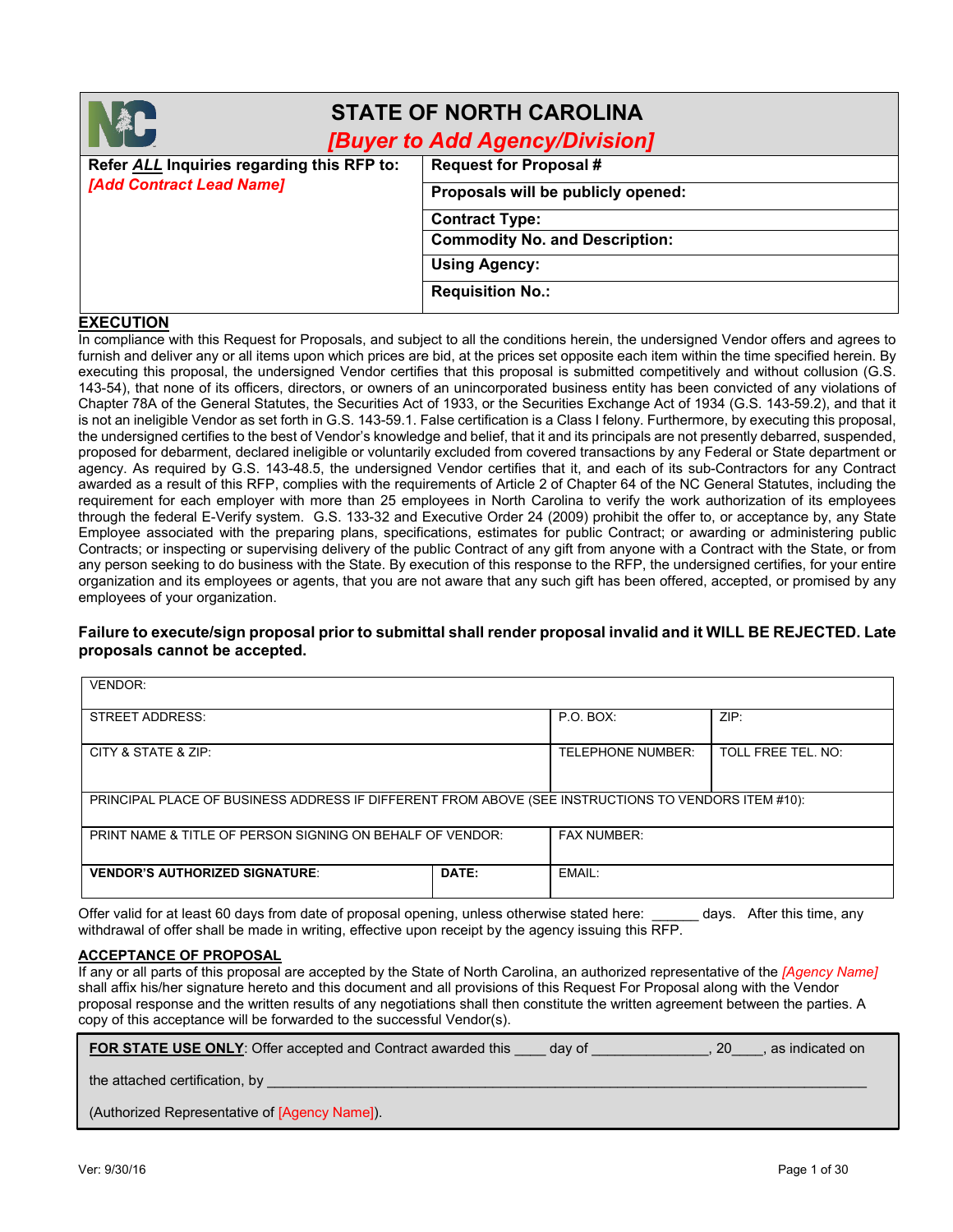[Use Microsoft Office Table of Contents functionality to update this Table of Contents, once the body of the RFP has<br>been finalized and approved. Edits may be needed to correct flaws in the TOC generation process.]

## **Table of Contents**

| 1.0  |                                                                       |  |
|------|-----------------------------------------------------------------------|--|
| 2.0  |                                                                       |  |
| 2.1  |                                                                       |  |
| 2.2  |                                                                       |  |
| 2.3  |                                                                       |  |
| 2.4  | MANDATORY/URGED AND CAUTIONED SITE VISIT or PRE-PROPOSAL CONFERENCE 5 |  |
| 2.5  |                                                                       |  |
| 2.6  |                                                                       |  |
| 2.7  |                                                                       |  |
| 2.8  |                                                                       |  |
| 2.9  |                                                                       |  |
| 3.0  |                                                                       |  |
| 3.1  |                                                                       |  |
| 3.2  | CONFIDENTIALITY AND PROHIBITED COMMUNICATIONS DURING EVALUATION9      |  |
| 3.3  |                                                                       |  |
| 3.4  |                                                                       |  |
| 3.5  |                                                                       |  |
| 3.6  |                                                                       |  |
| 4.0  |                                                                       |  |
| 4.1  |                                                                       |  |
| 4.2  |                                                                       |  |
| 4.3  |                                                                       |  |
| 4.4  |                                                                       |  |
| 4.5  |                                                                       |  |
| 4.6  |                                                                       |  |
| 4.7  |                                                                       |  |
| 4.8  |                                                                       |  |
| 4.9  |                                                                       |  |
| 4.10 |                                                                       |  |
| 5.0  |                                                                       |  |
| 5.1  |                                                                       |  |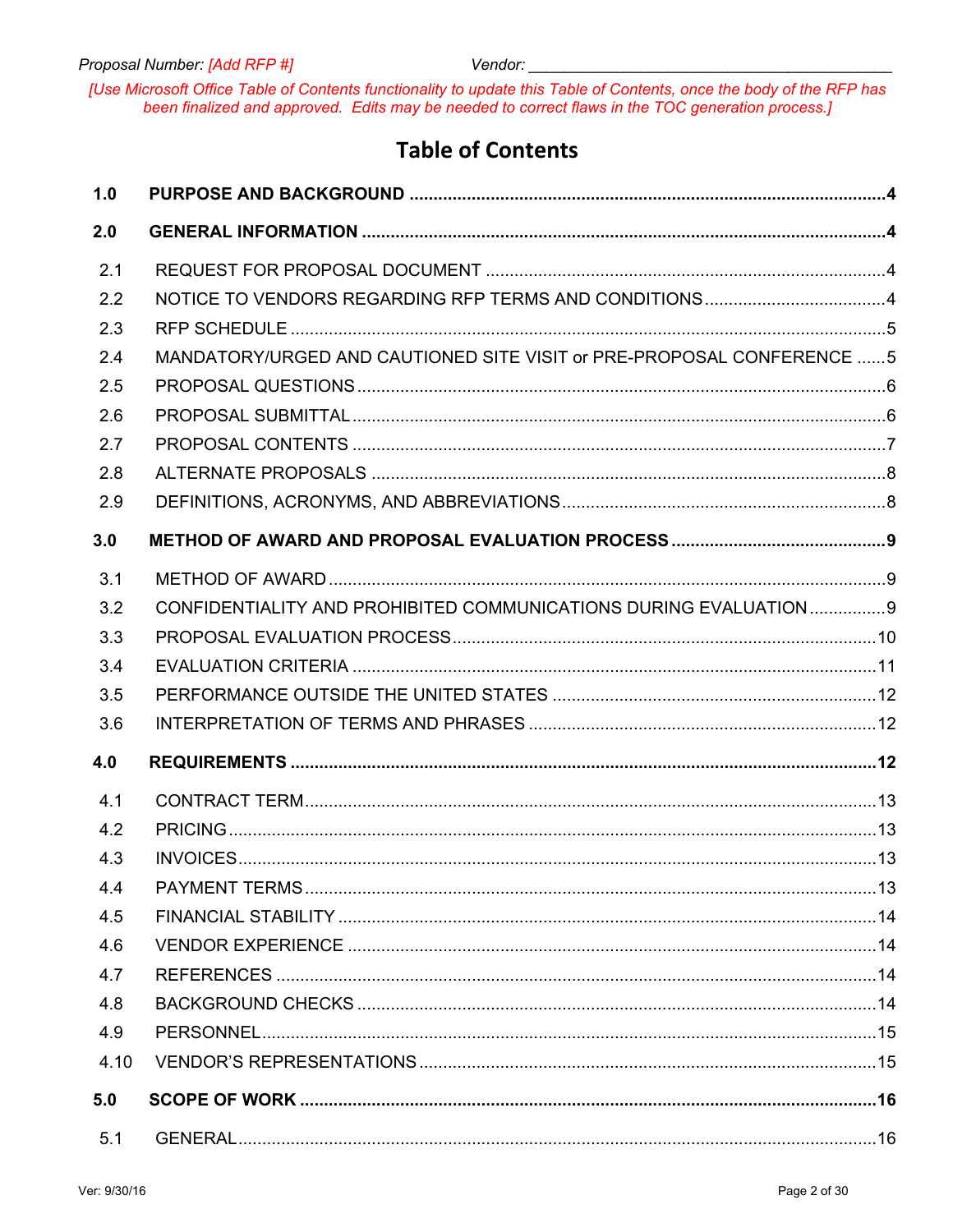|      | Proposal Number: [Add RFP #]                                        |  |
|------|---------------------------------------------------------------------|--|
| 5.2  |                                                                     |  |
| 5.3  |                                                                     |  |
| 5.4  |                                                                     |  |
| 5.5  |                                                                     |  |
| 5.6  |                                                                     |  |
| 5.7  |                                                                     |  |
| 5.8  |                                                                     |  |
| 5.9  |                                                                     |  |
| 5.10 |                                                                     |  |
| 5.11 |                                                                     |  |
| 6.0  |                                                                     |  |
| 6.1  |                                                                     |  |
| 6.2  |                                                                     |  |
| 6.3  |                                                                     |  |
| 6.4  |                                                                     |  |
| 6.5  |                                                                     |  |
| 6.6  |                                                                     |  |
|      |                                                                     |  |
|      | ATTACHMENT B: NORTH CAROLINA GENERAL CONTRACT TERMS & CONDITIONS 23 |  |
|      |                                                                     |  |
|      |                                                                     |  |
|      |                                                                     |  |
|      |                                                                     |  |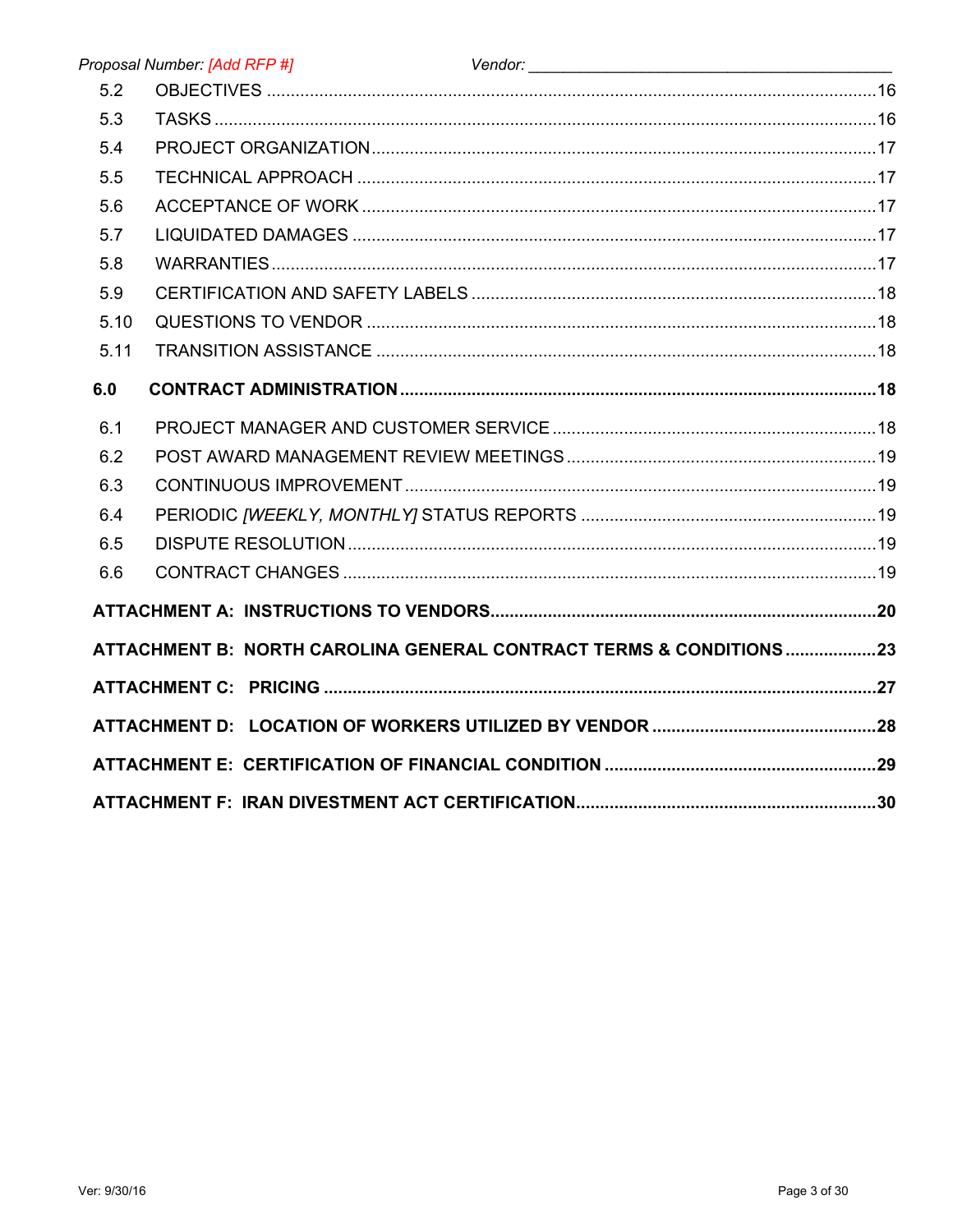## <span id="page-5-0"></span>**1.0 PURPOSE AND BACKGROUND**

[Give a brief description of requested services and describe how the services fit into the using agency's function, or new initiatives that necessitate these services, other solutions tried in the past, etc. This section should allow potential Vendors to judge whether they are interested in this RFP.

*Further describe the services required using narrative or outline as appropriate. Include, as appropriate, high level information on tasks, schedule, deliverables, milestones, environmental or regulatory constraints, state interfaces, etc.].* 

Proposals shall be submitted in accordance with the terms and conditions of this RFP and any addenda issued hereto.

## <span id="page-5-1"></span>**2.0 GENERAL INFORMATION**

*[This section provides information and instructions to Vendors on how to respond to the RFP. This section should not contain any requirements related to the actual services to be provided such as scope of work, deliverables, etc.]* 

## <span id="page-5-2"></span>**2.1 REQUEST FOR PROPOSAL DOCUMENT**

The RFP is comprised of the base RFP document, any attachments, and any addenda released before Contract award. All attachments and addenda released for this RFP in advance of any Contract award are incorporated herein by reference.

## <span id="page-5-3"></span>**2.2 NOTICE TO VENDORS REGARDING RFP TERMS AND CONDITIONS**

It shall be the Vendor's responsibility to read the Instructions, the State's terms and conditions, all relevant exhibits and attachments, and any other components made a part of this RFP, and comply with all requirements and specifications herein. Vendors also are responsible for obtaining and complying with all Addenda and other changes that may be issued in connection with this RFP.

If Vendors have questions, issues, or exceptions regarding any term, condition, or other component within this RFP, those must be submitted as questions in accordance with in the instructions in Section 2.5 PROPOSAL QUESTIONS. If the State determines that any changes will be made as a result of the questions asked, then such decisions will be communicated in the form of an RFP addendum. The State may also elect to leave open the possibility for later negotiation and amendment of specific provisions of the Contract that have been addressed during the question and answer period. Other than through this process, the State rejects and will not be required to evaluate or consider any additional or modified terms and conditions submitted with Vendor's proposal. This applies to any language appearing in or attached to the document as part of the Vendor's proposal that purports to vary any terms and conditions or Vendors' instructions herein or to render the proposal non-binding or subject to further negotiation. Vendor's proposal shall constitute a firm offer. **By execution and delivery of this RFP Response, the Vendor agrees that any additional or modified terms and conditions, whether submitted purposely or inadvertently, shall have no force or effect, and will be disregarded. Noncompliance with, or any attempt to alter or delete, this paragraph shall constitute sufficient grounds to reject Vendor's proposal as nonresponsive.** 

If a Vendor desires modification of the terms and conditions of this solicitation, it is urged and cautioned to inquire during the question period, in accordance with the instructions in this RFP, about whether specific language proposed as a modification is acceptable to or will be considered by the State. Identification of objections or exceptions to the State's terms and conditions in the proposal itself shall not be allowed and shall be disregarded or the proposal rejected.

*[The following paragraph may be included for complex RFPs, where post-proposal negotiations may be necessary and/or the agency is willing to consider modifications to business terms (e.g., liability cap, amount of bond, delivery requirements, self-insurance, etc.). Do not include this paragraph unless you are willing in good faith to consider potential modifications to business terms.]* 

A Vendor may, however, include a separate page along with its proposal, titled "Request for Proposed Modifications to Terms and Conditions," and identify specific modifications that it requests the State to consider. The State will evaluate all proposals without regard to any proposed modifications. Once a proposal has been identified as the one for which an award recommendation has been made but prior to approval of the recommendation, the State, in its sole and absolute discretion, may consider any proposed modifications attached to that proposal. Any modification(s) to the terms and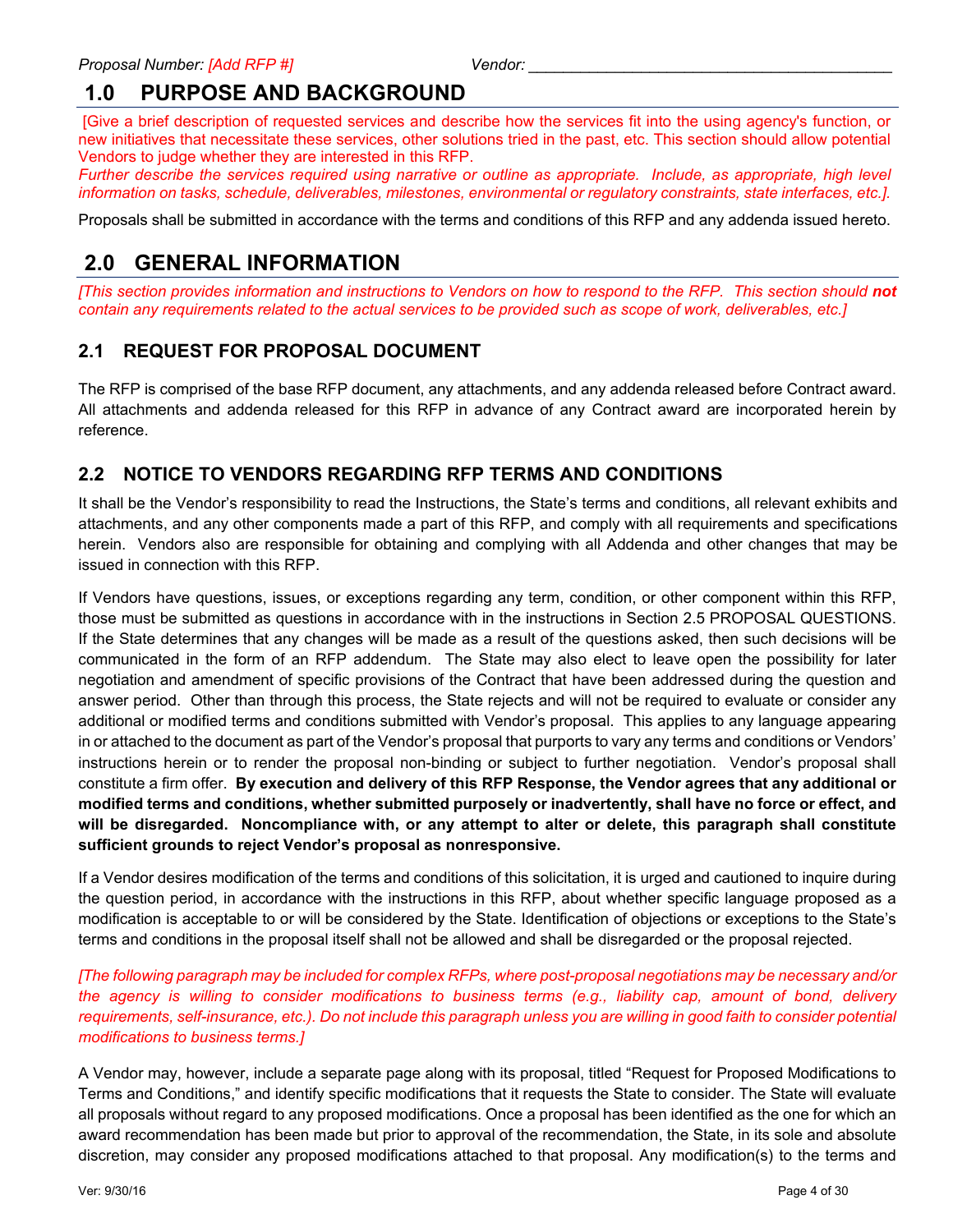condition agreed to by the State will be identified in the Certification of Award. Any ambiguity, vagueness, inconsistency or conflict, either internal to such modification(s) or arising when read in conjunction with other portions of the Contract, shall be construed strictly in favor of the State. Only those proposed modifications identified in the award certification shall be part of the Contract, and the State may ignore all proposed modifications, accept one or more and ignore others, accept all or, through negotiations after an award, agree to compromise language concerning one or more proposed modifications to be incorporated into a contract amendment. By executing and submitting its proposal in response to this RFP, Vendor understands and agrees that the State may exercise its discretion not to consider any and all proposed modifications Vendor(s) may request and may accept Vendor's proposal under the terms and conditions of this RFP.

Contact with anyone working for or with the State regarding this RFP other than the State Contract Specialist named on the face page of this RFP in the manner specified by this RFP shall constitute grounds for rejection of said Vendor's offer, at the State's election.

## <span id="page-6-0"></span>**2.3 RFP SCHEDULE**

The table below shows the *intended* schedule for this RFP. The State will make every effort to adhere to this schedule.

*[Update the table modifying Events and Responsibility as needed and including a Date and Time for each Event]*

| Event                                | <b>Responsibility</b> | Date and Time |
|--------------------------------------|-----------------------|---------------|
| <b>Issue RFP</b>                     | <b>State</b>          |               |
| Hold Pre-Proposal Meeting/Site Visit | <b>State</b>          |               |
| <b>Submit Written Questions</b>      | Vendor                |               |
| Provide Response to Questions        | <b>State</b>          |               |
| Submit Proposals                     | Vendor                |               |
| <b>Contract Award</b>                | <b>State</b>          |               |
| <b>Contract Effective Date</b>       | State                 |               |

## <span id="page-6-1"></span>**2.4 MANDATORY/URGED AND CAUTIONED SITE VISIT or PRE-PROPOSAL CONFERENCE**

*[If a Site Visit or Pre-Proposal Conference will be included as part of the RFP process ONE of the two paragraphs should be included and modified as appropriate; if a Site Visit or Pre-Proposal Conference will not be part of the RFP process then then DELETE this entire section. Use the first paragraph is for a mandatory site visit or pre-proposal conference and the second for an urged and cautioned site visit or pre-proposal conference.]*

**Mandatory** [Site Visit OR Pre-Proposal Conference – *select one*]

| Date:      | [DD/MM/YYYY]               |
|------------|----------------------------|
| Time:      | [HH:MM AM/PM] Eastern Time |
| Contact #: | $[XXX-XXXX]$               |

**Instructions**: It shall be MANDATORY that each Vendor representative be present for a pre-proposal site visit on *[Insert Month, Date, Year]*. Attendees must meet promptly at [HH:MM AM/PM] Eastern Time *at [Indicate Location – Street Address, City, Zip Code, Phone Number, Building Name, Room Number, etc.]*. All attendees must sign in upon arrival. LATE ARRIVALS WILL NOT BE ALLOWED TO SIGN IN, PARTICIPATE IN THE SITE VISIT, NOR SHALL THEIR PROPOSAL BE CONSIDERED. Once the sign-in process is complete, all other persons wishing to attend may do so to the extent that space and circumstances allow.

The purpose of this visit is for all prospective Vendors to apprise themselves with the conditions and requirements which will affect the performance of the work called for by this Request for Proposals. Vendors must stay for the duration of the site visit. No allowances will be made for unreported conditions that a prudent Vendor would recognize as affecting the work called for or implied by this proposal.

Vendors are cautioned that any information released to attendees during the site visit, other than that involving the physical aspects of the facility referenced above, and which conflicts with, supersedes, or adds to requirements in this Request for Proposal, must be confirmed by written addendum before it can be considered to be a part of this proposal.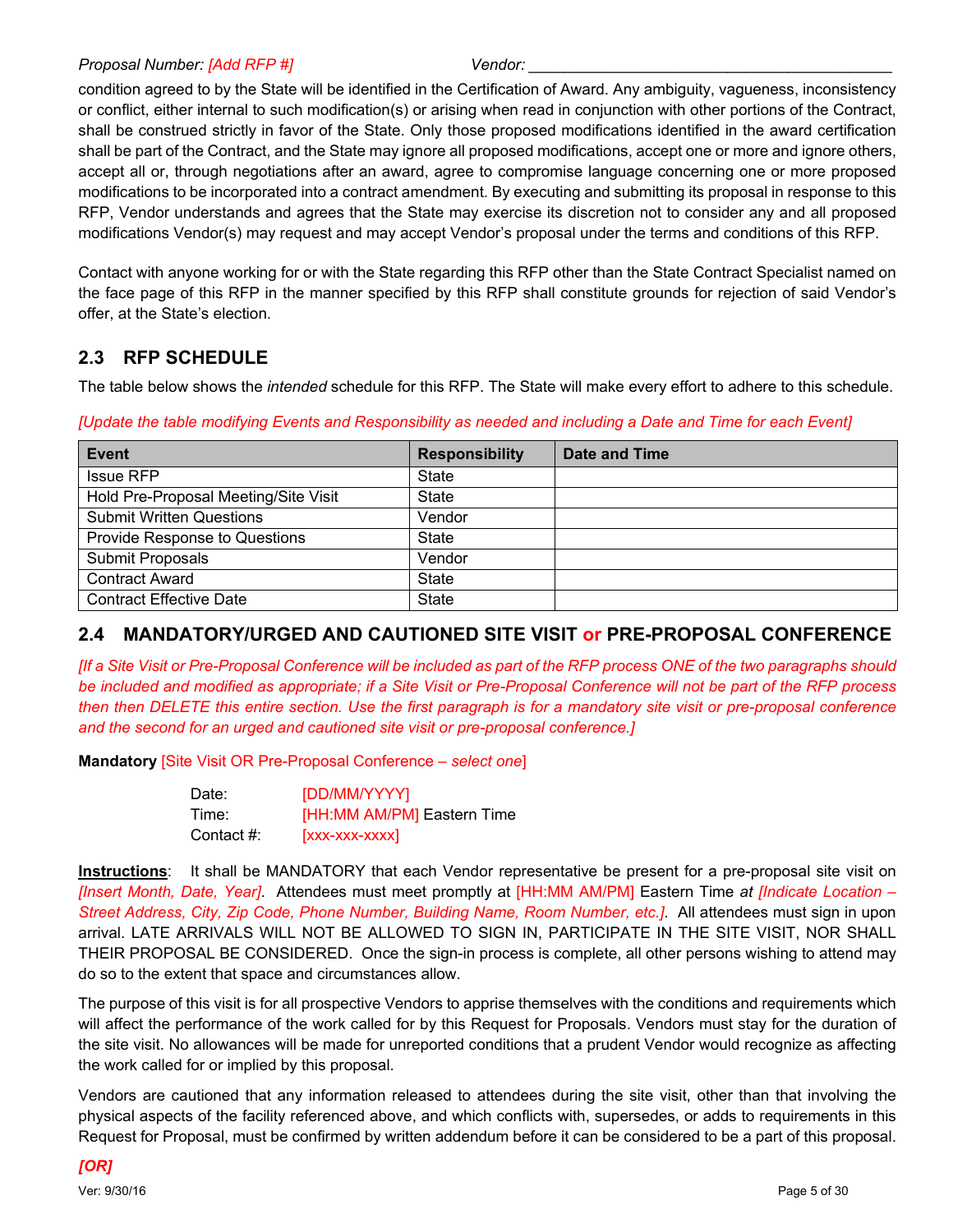**Urged and Cautioned** *[Site Visit OR Pre-Proposal Conference – select one]*

| Date:      | [DD/MM/YYYY]               |
|------------|----------------------------|
| Time:      | [HH:MM AM/PM] Eastern Time |
| Contact #: | $[XXX-XXXX]$               |

**Instructions**: Vendor representatives are URGED and CAUTIONED to visit the site and apprise themselves of the conditions and requirements which will affect the performance of the work called for by this Request for Proposal. A non-mandatory site visit is scheduled for [HH:MM AM/PM] Eastern Time *at [Indicate Location – Street Address, City, Zip Code, Phone Number, Building Name, Room Number, etc.]*. Submission of a proposal shall constitute sufficient evidence of this compliance and no allowance will be made for unreported conditions which a prudent Vendor would recognize as affecting the performance of the work called for in this proposal.

Vendor is cautioned that any information released to attendees during the site visit, other than that involving the physical aspects of the facility referenced above, and which conflicts with, supersedes, or adds to requirements in this Request for Proposal, must be confirmed by written addendum before it can be considered to be a part of this proposal.

## <span id="page-7-0"></span>**2.5 PROPOSAL QUESTIONS**

Upon review of the RFP documents, Vendors may have questions to clarify or interpret the RFP in order to submit the best proposal possible. To accommodate the Proposal Questions process, Vendors shall submit any such questions by the above due date.

Written questions shall be emailed to *[Email Address]* by the date and time specified above. Vendors should enter "RFP # *[RFP Number]:* Questions" as the subject for the email. Questions submittals should include a reference to the applicable RFP section and be submitted in a format shown below:

| <b>Reference</b>         | <b>Vendor Question</b> |
|--------------------------|------------------------|
| RFP Section, Page Number | Yendor question ?      |

Questions received prior to the submission deadline date, the State's response, and any additional terms deemed necessary by the State will be posted in the form of an addendum to the Interactive Purchasing System (IPS), [http://www.ips.state.nc.us,](http://www.ips.state.nc.us/) and shall become an Addendum to this RFP. No information, instruction or advice provided orally or informally by any State personnel, whether made in response to a question or otherwise in

connection with this RFP, shall be considered authoritative or binding. Vendors shall rely *only* on written material contained in an Addendum to this RFP.

## <span id="page-7-1"></span>**2.6 PROPOSAL SUBMITTAL**

Sealed proposals, subject to the conditions made a part hereof and the receipt requirements described below, shall be received at the address indicated in the table below, for furnishing and delivering those items or services as described herein.

*[If the mailing address is the same as the physical office address, delete one column of the table and modify the remaining fields as needed]*

| Mailing address for delivery of proposal        | Office Address of delivery by any other method      |
|-------------------------------------------------|-----------------------------------------------------|
| via US Postal Service                           | (special delivery, overnight, or any other carrier) |
| <b>PROPOSAL NUMBER: [Enter Proposal Number]</b> | <b>PROPOSAL NUMBER: [Enter Proposal Number]</b>     |
| <b>[Enter Address]</b>                          | [Enter Address]                                     |

**IMPORTANT NOTE:** All proposals shall be physically delivered to the office address listed above on or before the proposal deadline in order to be considered timely, regardless of the method of delivery. **This is an absolute requirement.** All risk of late arrival due to unanticipated delay—whether delivered by hand, U.S. Postal Service, courier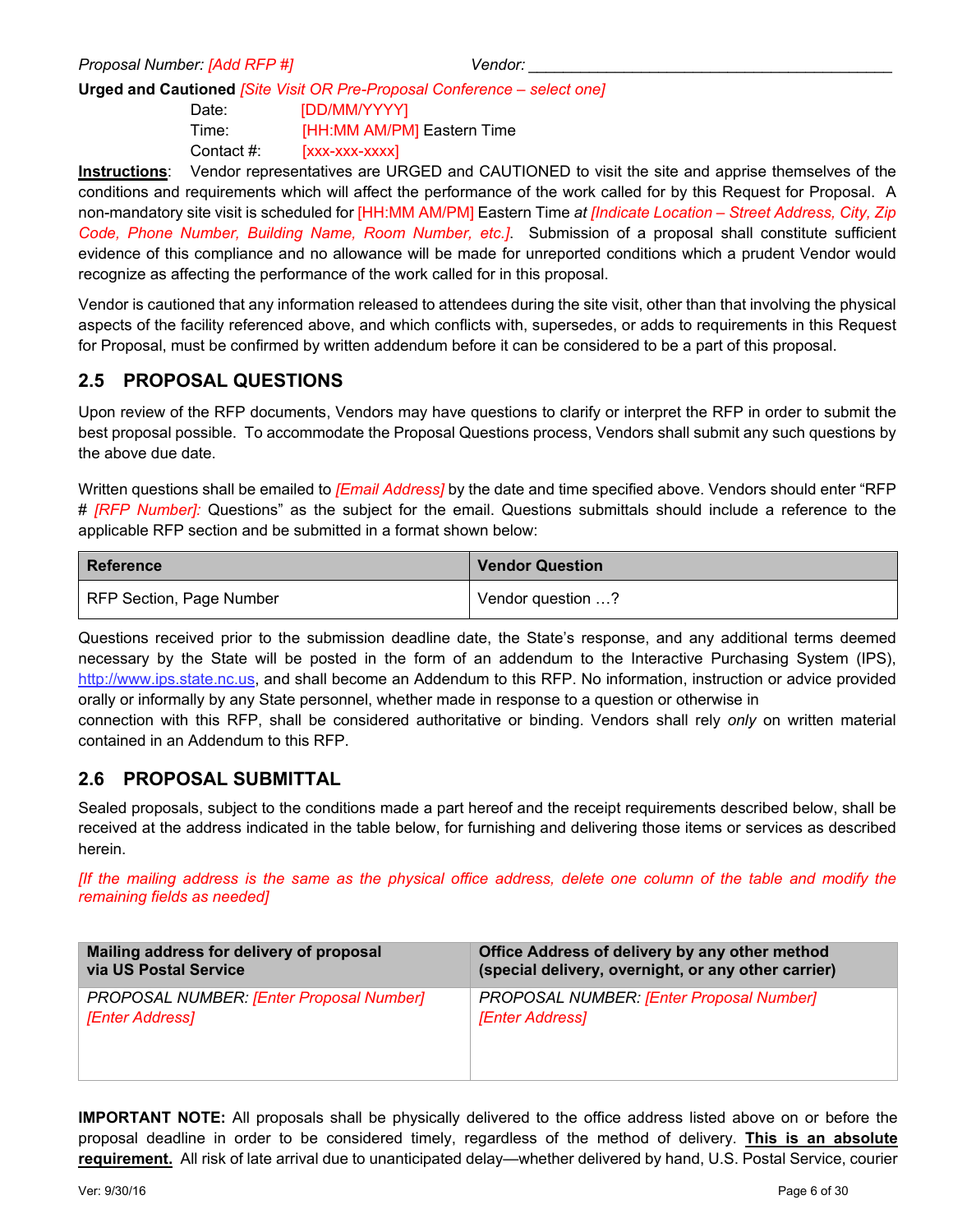or other delivery service is entirely on the Vendor. It is the sole responsibility of the Vendor to have the proposal physically in this Office by the specified time and date of opening. The time of delivery will be marked on each proposal when received, and any proposal received after the proposal submission deadline will be rejected. Sealed proposals, subject to the conditions made a part hereof, will be received at the address indicated in the table in this Section, for furnishing and delivering the commodity as described herein.

Note that the U.S. Postal Service generally does not deliver mail to specified street address but to the State's Mail Service Center. Vendors are cautioned that proposals sent via U.S. Mail, including Express Mail, may not be delivered by the Mail Service Center to the agency's purchasing office on the due date in time to meet the proposal deadline. All Vendors are urged to take the possibility of delay into account when submitting a proposal. **Attempts to submit a proposal via facsimile (FAX) machine, telephone or electronic means, including but not limited to email, in response to this RFP shall NOT be accepted.** 

*[The number of proposal copies delivered and the submission of an electronic copy is at Buyer's option. Edit or delete the info below, as appropriate; dependent upon the need for un-redacted and redacted electronic copies]*

- a) Submit **two (2) signed, original executed** proposal responses, *[#]* of photocopies, *[#]* un-redacted electronic copies on CD, DVD or flash drive and, if required, *[#]* redacted electronic (Proprietary and Confidential Information Excluded) copies on CD, DVD or flash drive of your proposal simultaneously to the address identified in the table above.
- b) Submit your proposal in a sealed package. Clearly mark each package with: (1) Vendor name; (2) the RFP number; and (3) the due date. Address the package(s) for delivery as shown in the table above. If Vendor is submitting more than one (1) proposal, each proposal shall be submitted in separate sealed envelopes and marked accordingly. For delivery purposes, separate sealed envelopes from a single Vendor may be included in the same outer package. Proposals are subject to rejection unless submitted with the information above included on the outside of the sealed proposal package.
- c) The electronic copies of your proposal must be provided on separate read-only CD's, DVD's or flash drives. The files on the discs **shall NOT** be password protected, shall be in .PDF or .XLS format, and shall be capable of being copied to other media including readable in Microsoft Word and/or Microsoft Excel.

Disc One must contain the entire Technical (and Cost*—if one-step method is used)* Proposal including any proprietary information and have the following label affixed to the disc: 1) Vendor name; (2) the RFP number; (3) the due date; and (4) the words "Disc One - Technical [and Cost] Proposal Non-Redacted."

#### *[Add following paragraph if two-step method is used]*

Disc Two must contain the entire Cost Proposal and have the following label affixed to the disc: 1) Vendor name; (2) the RFP number; (3) the due date; and (4) the words "Disc Three - Cost Proposal".

Disc Three (or, Disc two if one-step method is used), if required for confidentiality, must contain the Technical (and Cost*—if one-step method is used)* Proposal **excluding** any proprietary information identified as confidential and proprietary in accordance with Attachment A, Paragraph 11 of the Instructions to Vendors. *[Agency],* in responding to public records requests, will release the information on this disc. It is the sole responsibility of the Vendor to ensure that this disc complies with the requirements of A, Paragraph 11 of the Instructions to Vendors. The following label must be affixed to the disc: (1) Vendor name; (2) the RFP number; (3) the due date; and (4) the words "Disc Three Technical [and Cost] Proposal– Redacted Copy".

## <span id="page-8-0"></span>**2.7 PROPOSAL CONTENTS**

Vendors shall populate all attachments of this RFP that require the Vendor to provide information and include an authorized signature where requested. Vendor RFP responses shall include the following items and those attachments should be arranged in the following order:

*[Specify the contents that should be included in the proposal listed in the order it should be organized by the Vendor. A list of potential contents has been included below but should be modified as needed. Generally, the items listed below should be returned.]*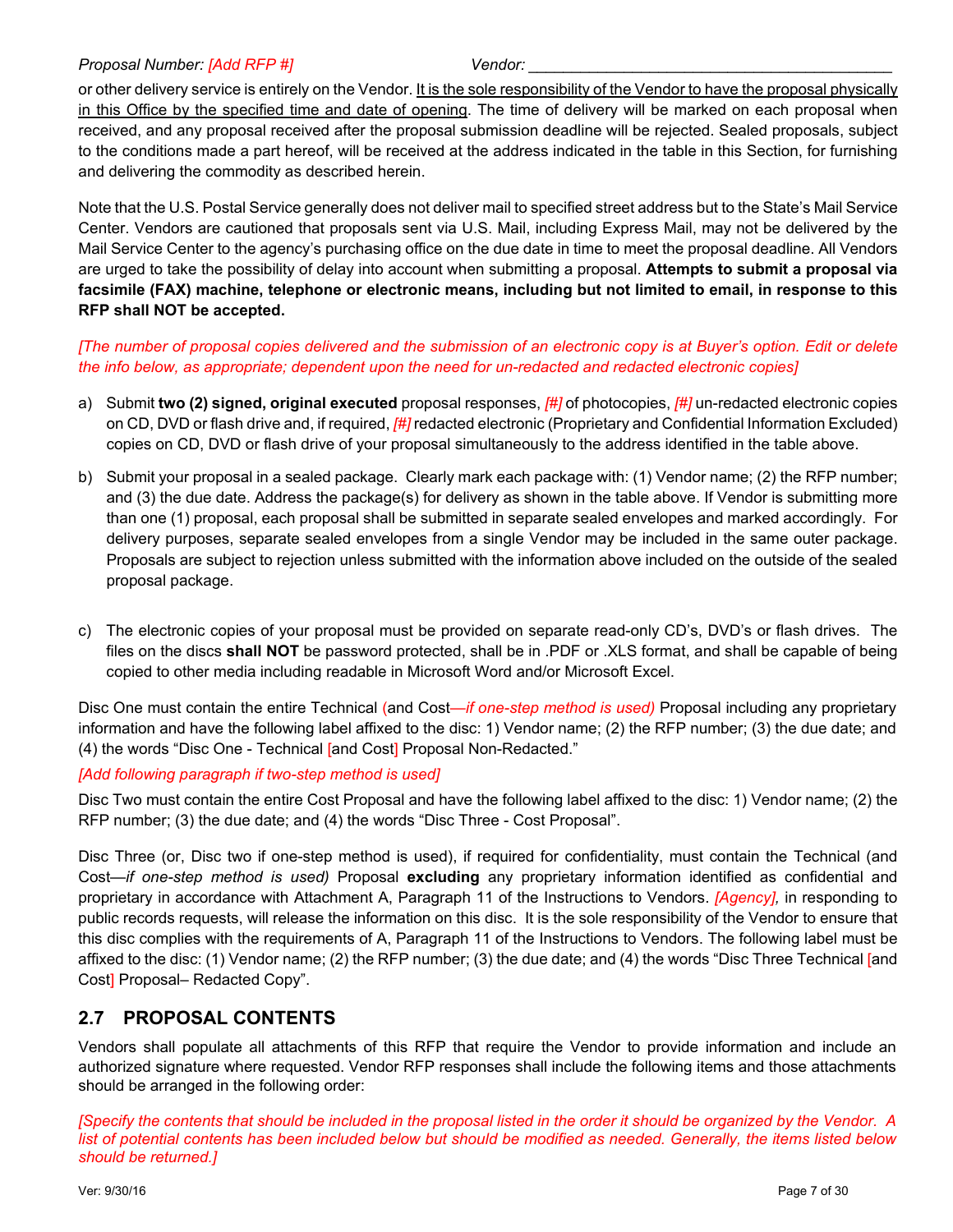- a) Cover Letter
- b) Title Page: Include the company name, address, phone number and authorized representative along with the Proposal Number.
- c) Completed and signed version of EXECUTION PAGES, along with the body of the RFP (pages 2-20)<sup>[1](#page-9-2)</sup>, and signed receipt pages of any addenda released in conjunction with this RFP (if required to be returned).
- d) ATTACHMENT A: INSTRUCTIONS TO VENDORS
- e) ATTACHMENT B: NORTH CAROLINA GENERAL CONTRACT TERMS AND CONDITIONS
- f) Completed version of ATTACHMENT C: PRICING
- g) Completed and signed version of ATTACHMENT D: LOCATION OF WORKERS UTILIZED BY VENDOR
- h) Completed and signed version of ATTACHMENT E: CERTIFICATION OF FINANCIAL CONDITION
- i) Completed and signed version of ATTACHMENT F: IRAN DIVESTMENT ACT CERTIFICATION
- j) SEPARATE DOCUMENT (NOT INCLUDED IN THE PROPOSAL ITSELF): If necessary, a list of Vendor issues or proposed alternative language concerning State Terms and Conditions (see Section 2.2 NOTICE TO VENDORS REGARDING TERMS AND CONDITIONS for additional information*). [Include this item only if the additional paragraph is included in section 2.2, above.]*

## <span id="page-9-0"></span>**2.8 ALTERNATE PROPOSALS**

Vendor may submit alternate proposals for various methods or levels of service(s) or that propose different options. Alternate proposals must specifically identify the RFP requirements and advantage(s) addressed by the alternate proposal. Any alternate proposal, in addition to the marking described above, must be clearly marked with the legend: "Alternate Proposal #\_\_\_ *[for 'name of Vendor"].* Each proposal must be for a specific set of services and must include specific pricing. If a Vendor chooses to respond with various service offerings, each must be offered with a separate price and be contained in a separate proposal document. Each proposal must be complete and independent of other proposals offered.

## <span id="page-9-1"></span>**2.9 DEFINITIONS, ACRONYMS, AND ABBREVIATIONS**

*[Define words, terms, acronyms, and abbreviations utilized in the solicitation document that would not be considered common knowledge and/or need to be included for legal purposes. A list of commonly used definitions has been provided. Delete and add definitions as needed. Note: definitions should be provided in alphabetical order.]*

- a) **BAFO**: Best and Final Offer, submitted by a Vendor to alter its initial offer, made in response to a request by the issuing agency.
- b) **BUYER:** The employee of the State or Other Eligible Entity that places an order with the Vendor.
- c) **COMMUNITY COLLEGE:** Any of the fifty-eight (58) public North Carolina Community Colleges.
- d) **CONTRACT LEAD:** Representative of the *[Name of State agency/entity]* who corresponds with potential Vendors in order to identify and contract with that Vendor providing the greatest benefit to the State and who will administer this contract for the State.
- e) **E-PROCUREMENT SERVICES:** The program, system, and associated services through which the State conducts electronic procurement.
- f) **FOB-DESTINATION:** Title changes hand from Vendor to purchaser at the destination point of the shipment; Vendor owns commodity in transit and files any claims, and Vendor pays all freight and any related transportation charges. A solicitation may request Vendors to separately identify freight charges in their proposal, but no amount or charge not included as part of the total proposal price will be paid.
- g) **LOT**: A grouping of similar products within this RFP.
- h) **ON-TIME DELIVERY:** The delivery of all items within a single order to the receiving point designated by the ordering entity within the delivery time required.
- i) **QUALIFIED PROPOSAL:** A responsive proposal submitted by a responsible Vendor.
- j) **RFP:** Request for Proposal

<span id="page-9-2"></span> $\overline{a}$ <sup>1</sup> **Remember to update this page number to equal the last page before Attachment A.**

Ver: 9/30/16 Page 8 of 30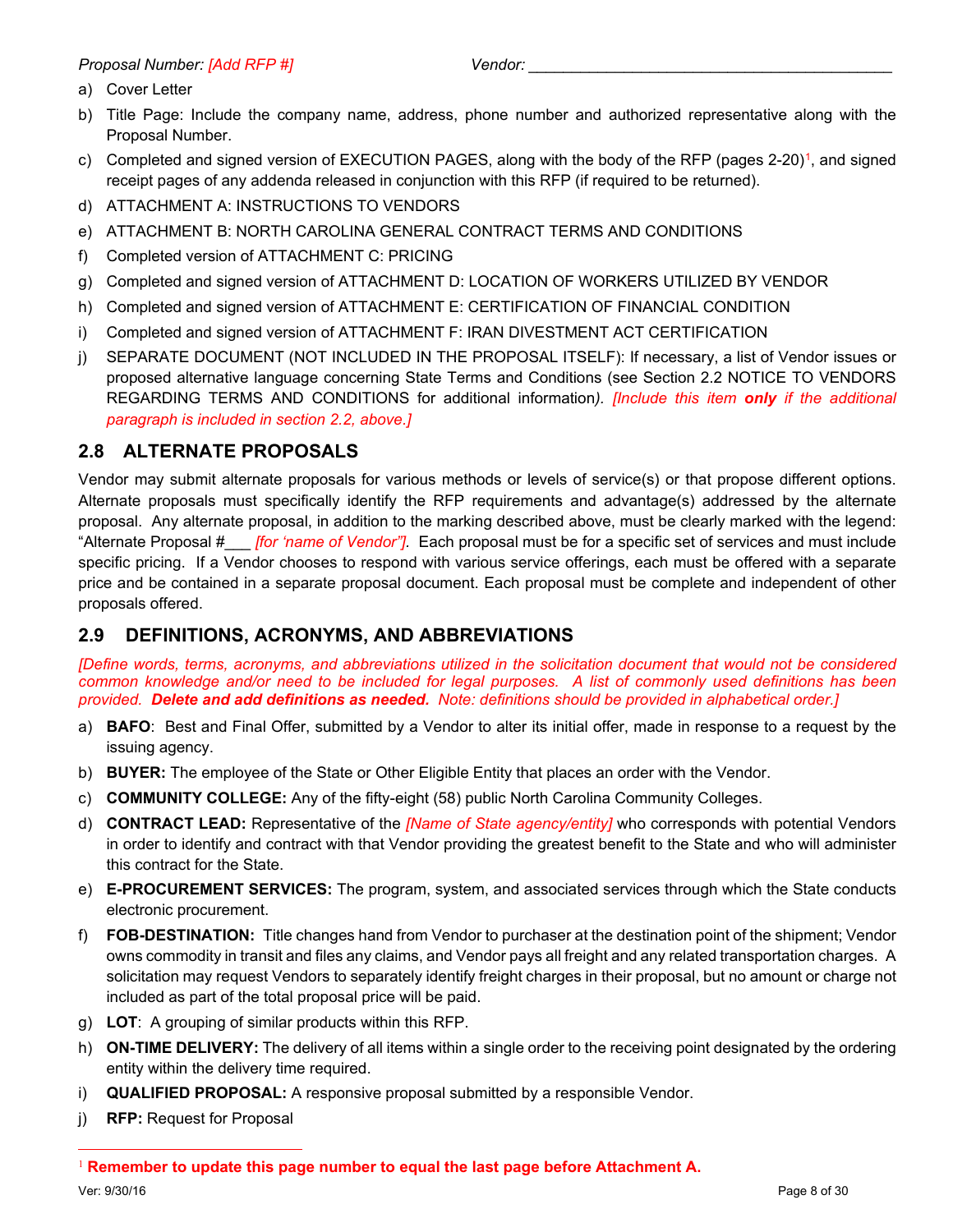- k) **STATE:** The State of North Carolina, including any of its sub-units recognized under North Carolina law.
- l) **STATE AGENCY:** Any of the more than 400 sub-units within the executive branch of the State, including its departments, boards, commissions, institutions of higher education and other institutions.
- m) **VENDOR:** Supplier, bidder, proposer, company, firm, corporation, partnership, individual or other entity submitting a response to a Request for Proposal.

## <span id="page-10-0"></span>**3.0 METHOD OF AWARD AND PROPOSAL EVALUATION PROCESS**

#### <span id="page-10-1"></span>**3.1 METHOD OF AWARD**

*[This section should be utilized to describe the number, type, and structure of intended award. This section should be modified as necessary to describe how the award is to be made.]*

All qualified proposals will be evaluated and awards will be made to the Vendor(s) meeting the RFP requirements and achieving the highest and best final evaluation, based on the criteria described below.

*[Note: If a point-score ranking method (with each factor weighted as a percentage of the total score) is used, do not refer to this method as a "best value" methodology. The "best value" label is reserved for an evaluation in which all proposals are compared as to each relevant factor and the relative strengths and weaknesses of each proposal are traded-off to determine the best one over-all. Use of the best value method requires a written explanation of the strengths and weaknesses of each proposal and why the recommended awardee provides the best value to the State.]* 

While the intent of this RFP is to award a Contract(s) to *[single Vendor OR <i>[multiple Vendors — edit as needed]*, the State reserves the right to make separate awards to different Vendors for one or more line items, to not award one or more line items or to cancel this RFP in its entirety without awarding a Contract, if it is considered to be most advantageous to the State to do so.

The status of a Vendor's E-Procurement Services account(s) shall be considered a relevant factor in determining whether to approve the award of a contract under this RFP. Any Vendor with an E-Procurement Services account that is in arrears by 91 days or more at the time of proposal opening may, at the State's discretion, be disqualified from further evaluation or consideration.

The State reserves the right to waive any minor informality or technicality in proposals received.

## <span id="page-10-2"></span>**3.2 CONFIDENTIALITY AND PROHIBITED COMMUNICATIONS DURING EVALUATION**

During the evaluation period—from the date proposals are opened through the date the contract is awarded—each Vendor submitting a proposal (including its representatives, sub-contractors and/or suppliers) is prohibited from having any communications with any person inside or outside the using agency, issuing agency, other government agency office, or body (including the purchaser named above, department secretary, agency head, members of the general assembly and/or governor's office), or private entity, if the communication refers to the content of Vendor's proposal or qualifications, the contents of another Vendor's proposal, another Vendor's qualifications or ability to perform the contract, and/or the transmittal of any other communication of information that could be reasonably considered to have the effect of directly or indirectly influencing the evaluation of proposals and/or the award of the contract. A Vendor not in compliance with this provision shall be disqualified from contract award, unless it is determined in the State's discretion that the communication was harmless, that it was made without intent to influence and that the best interest of the State would not be served by the disqualification. A Vendor's proposal may be disqualified if its sub-contractor and supplier engage in any of the foregoing communications during the time that the procurement is active (i.e., the issuance date of the procurement to the date of contract award). Only those discussions, communications or transmittals of information authorized or initiated by the issuing agency for this RFP or general inquiries directed to the purchaser regarding requirements of the RFP (prior to proposal submission) or the status of the contract award (after submission) are excepted from this provision.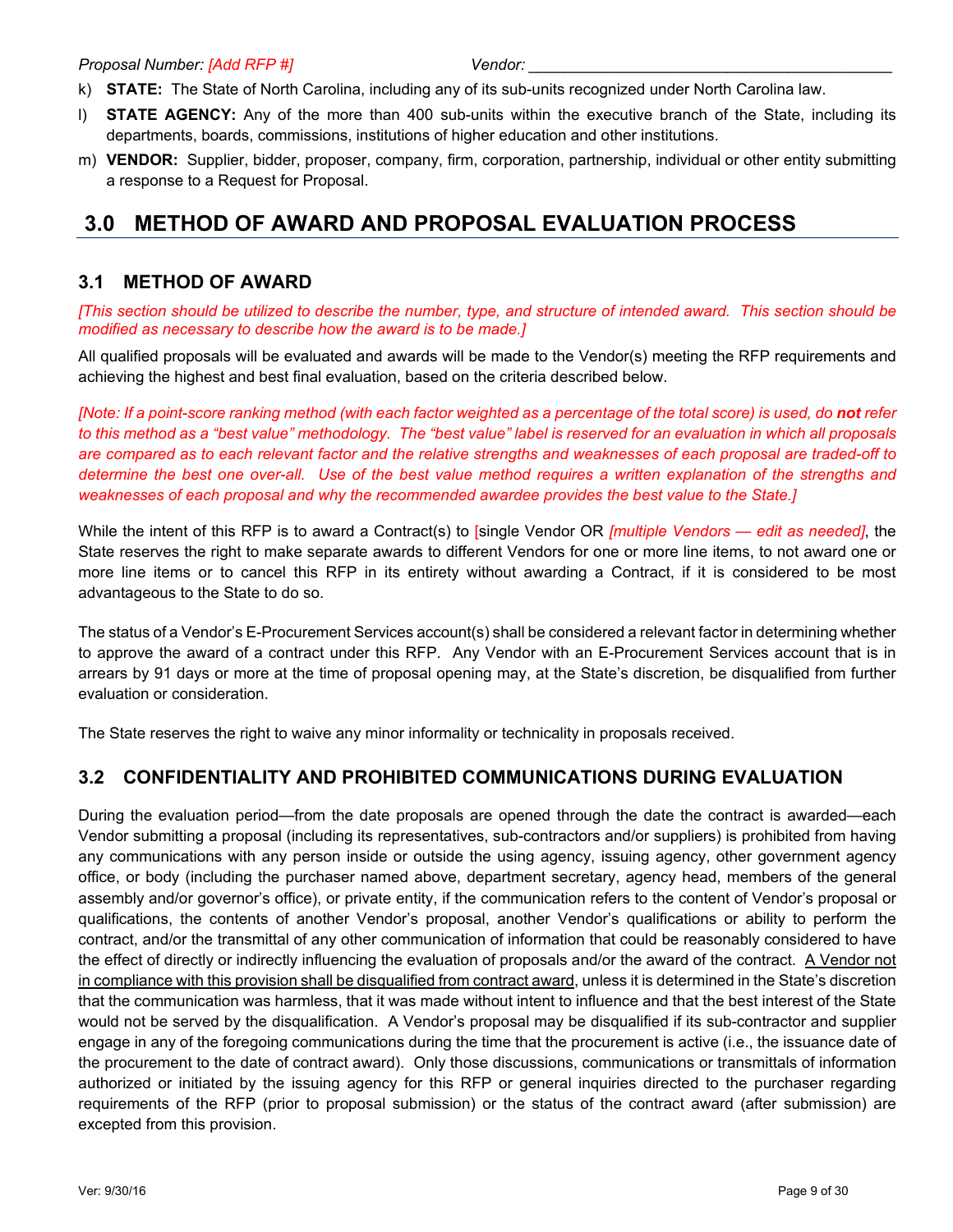#### <span id="page-11-0"></span>**3.3 PROPOSAL EVALUATION PROCESS**

The State shall review all Vendor responses to this RFP to confirm that they meet the specifications and requirements of the RFP.

*[NOTE: Select either the One-Step section OR Two-Step section below and delete the other section, depending on whether you are using a one-step (technical and cost together) or two-step (separate technical and cost proposals) method. ADD OR MODIFY steps as needed.]* 

#### **The State will conduct a One-Step evaluation of Proposals:**

Proposals will be received from each responsive Vendor in a sealed envelope or package.

All proposals must be received by the issuing agency not later than the date and time specified on the cover sheet of this RFP.

At that date and time, the package containing the proposals from each responding firm will be opened publicly and the name of the Vendor and total cost offered will be announced. Interested parties are cautioned that these costs and their components are subject to further evaluation for completeness and correctness and therefore may not be an exact indicator of a Vendor's pricing position.

At their option, the evaluators may request oral presentations or discussion with any or all Vendors for the purpose of clarification or to amplify the materials presented in any part of the proposal. Vendors are cautioned, however, that the evaluators are not required to request presentations or other clarification—and often do not. Therefore, all proposals should be complete and reflect the most favorable terms available from the Vendor.

Proposals will generally be evaluated according to completeness, content, and experience with similar projects, ability of the Vendor and its staff, and cost. Specific evaluation criteria are listed in 3.4 EVALUATION CRITERIA, below.

Vendors are cautioned that this is a request for offers, not an offer or request to contract, and the State reserves the unqualified right to reject any and all offers at any time if such rejection is deemed to be in the best interest of the State.

 *[Add any other specific criteria as additional numbered paragraph(s), as appropriate.]* 

#### *[OR]*

#### **The State will conduct a Two-Step evaluation of Proposals:**

Proposals will be received from each Vendor in two separate, sealed packages - the Technical Proposal and the Cost Proposal. Each original of both proposals (Technical and Cost) shall be signed and dated by an official authorized to bind the firm. Unsigned proposals will not be considered.

NOTE: No technical information shall be contained in the cost proposal. No cost information shall be contained in the technical proposal. Inclusion of any cost information in the technical proposal and/or any technical information in the cost proposal shall constitute sufficient grounds to reject Vendor's proposal.

All proposals must be received by the issuing agency not later than the date and time specified on the cover sheet of this RFP.

At that date and time, the package containing the technical proposals from each responding firm will be publicly opened and the name of each Vendor announced publicly. A notation will also be made whether a separate sealed cost proposal has been received. Cost proposals will be placed in safekeeping until opened at a later date.

All technical proposals will be evaluated prior to opening any cost proposal.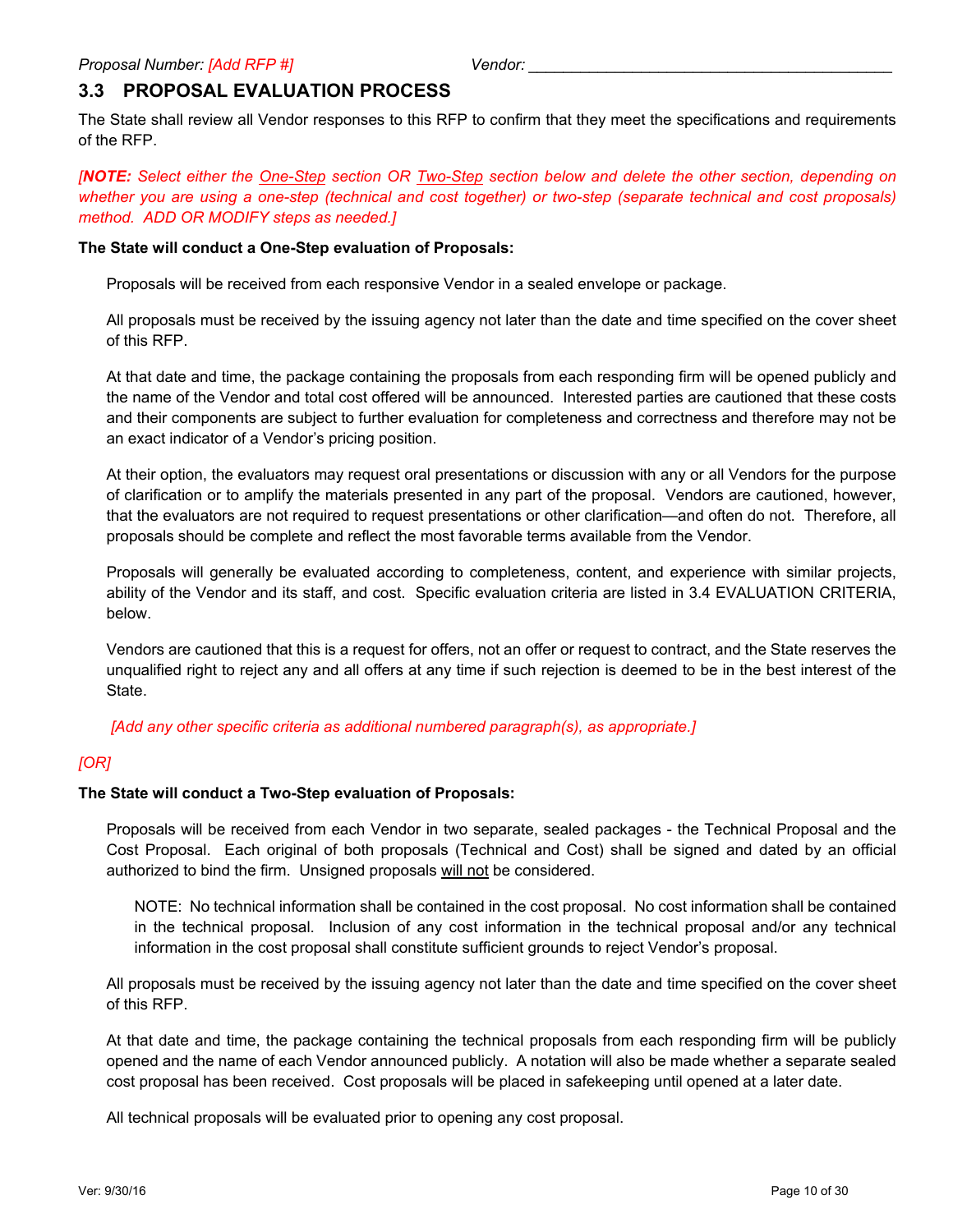*[If two-step method is used, be sure to edit section 2.6 (c), regarding contents to be placed on disc. If cost is submitted separately, then it should be placed on Disc Three]* 

Upon completion of the technical evaluation, the cost proposals of those Vendors whose technical proposals have been deemed acceptable will be publicly opened. The total cost offered by each firm will be tabulated and become a matter of public record. Interested parties are cautioned that these costs and their components are subject to further evaluation for completeness and correctness and therefore may not be an exact indicator of a Vendor's pricing position.

At their sole option, the evaluators may request oral presentations or discussion with any or all Vendors for the purpose of clarification or to amplify the materials presented in any part of the proposal. Vendors are cautioned, however, that the evaluators are not required to request presentations or other clarification—and often do not; therefore, all proposals must be complete and reflect the most favorable terms available from the Vendor.

Proposals will generally be evaluated according to completeness, content, experience with similar projects, ability of the offer or and its staff, and cost. Specific evaluation criteria are listed section [3.4](#page-12-0) EVALUATION CRITERIA, below.

Vendors are cautioned that this is a request for proposals, not a request to contract, and the State reserves the unqualified right to reject any and all offers at any time if such rejection is deemed to be in the best interest of the **State** 

The State reserves the right to reject all original offers and request one or more of the Vendors submitting proposals to submit best and final offers (BAFOs), prepared in collaboration with the State after the initial responses to the RFP have been evaluated.

*[Add any other specific criteria as additional numbered paragraph(s), as appropriate.]* 

#### *[Note: The following three paragraphs are applicable to both the one-step and the two-step process.]*

The State reserves the right to reject all original offers and request one or more of the Vendors submitting proposals within a competitive range to submit a best and final offer (BAFO), based on discussions and negotiations with the State, if the initial responses to the RFP have been evaluated and determined to be unsatisfactory.

Upon completion of the evaluation process, the State will make Award(s) based on the evaluation and post the award(s) to IPS under the RFP number for this solicitation. Award of a Contract to one Vendor does not mean that the other proposals lacked merit, but that, all factors considered, the selected proposal was deemed most advantageous and represented the best value to the State.

## <span id="page-12-0"></span>**3.4 EVALUATION CRITERIA**

*[In this section describe how price and technical components will be evaluated. Describe all criteria that will be used in the evaluation process, listed in order of importance. DO NOT include criteria that will or may not actually be used in the evaluation process.*

*If numerical values or percentages are to be used to rank proposals, then the calculation method and relative weight assigned to all evaluation criteria (including Cost) must be described (and actually used). Describe the maximum points that will be given to both the technical and pricing section. Describe how many points will be given to each subcomponent within the technical evaluation section.]*

All qualified proposals will be evaluated and award made based on considering the following criteria, to result in an award most advantageous to the State:

#### **Technical** *[include if utilizing points:* **(xx Maximum Points)***]*

*[Describe each factor and process for evaluating technical components, including points per category, if applicable]*

**Price** *[include if utilizing points:* **(xx Maximum Points)***]*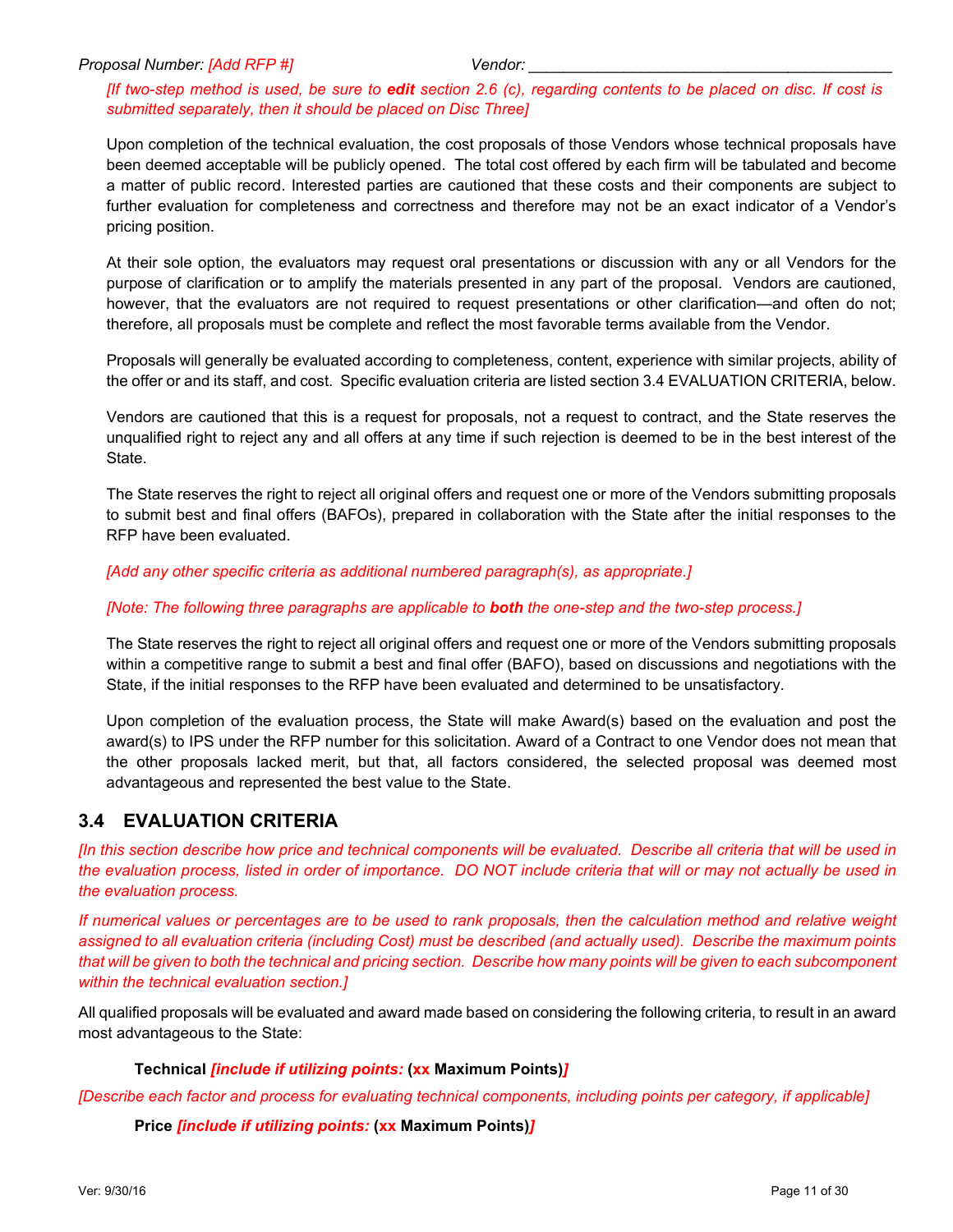*[Describe process for evaluating price. If points are to be awarded, the lowest price receives the maximum points and*  each other proposal receives a percentage of the maximum, based on a comparison of that proposal price with the *lowest price.]* 

Example: The State will determine low cost by normalizing the scores as follows: The proposal with the lowest cost will receive a score of XX. All other competing proposals will be assigned a portion of the maximum score using the formula:

XX x the cost of the lowest cost proposal

the cost of the cost proposal being evaluated

## <span id="page-13-0"></span>**3.5 PERFORMANCE OUTSIDE THE UNITED STATES**

Vendor shall complete ATTACHMENT D: LOCATION OF WORKERS UTILIZED BY VENDOR. In addition to any other evaluation criteria identified in this RFP, the State may also consider, for purposes of evaluating proposed or actual contract performance outside of the United States, how that performance may affect the following factors to ensure that any award will be in the best interest of the State:

Total cost to the State Level of quality provided by the Vendor Process and performance capability across multiple jurisdictions Protection of the State's information and intellectual property Availability of pertinent skills Ability to understand the State's business requirements and internal operational culture Particular risk factors such as the security of the State's information technology Relations with citizens and employees Contract enforcement jurisdictional issues

## <span id="page-13-1"></span>**3.6 INTERPRETATION OF TERMS AND PHRASES**

This Request for Proposal serves two functions: (1) to advise potential Vendors of the parameters of the solution being sought by the Department; and (2) to provide (together with other specified documents) the terms of the Contract resulting from this procurement. As such, all terms in the Request for Proposal shall be enforceable as contract terms in accordance with the General Contract Terms and Conditions. The use of phrases such as "shall," "must," and "requirements" are intended to create enforceable contract conditions. In determining whether proposals should be evaluated or rejected, the Department will take into consideration the degree to which Vendors have proposed or failed to propose solutions that will satisfy the Department's needs as described in the Request for Proposal. Except as specifically stated in the Request for Proposal, no one requirement shall automatically disqualify a Vendor from consideration. However, failure to comply with any single requirement may result in the Department exercising its discretion to reject a proposal in its entirety.

## <span id="page-13-2"></span>**4.0 REQUIREMENTS**

This Section lists the requirements related to this RFP. By submitting a proposal, the Vendor agrees to meet all stated requirements in this Section as well as any other specifications, requirements and terms and conditions stated in this RFP. If a Vendor is unclear about a requirement or specification or believes a change to a requirement would allow for the State to receive a better proposal, the Vendor is urged and cautioned to submit these items in the form of a question during the question and answer period in accordance with Section 2.4.

*[The sections below are common RFP requirements. These sections should be carefully reviewed for their applicability to a specific RFP. The following changes should be made to these sections upon review:*

- *DELETE requirements which are not applicable to the RFP*
- *MODIFY requirement language to meet the specific needs of an individual RFP*
- *ADD any additional requirements as needed*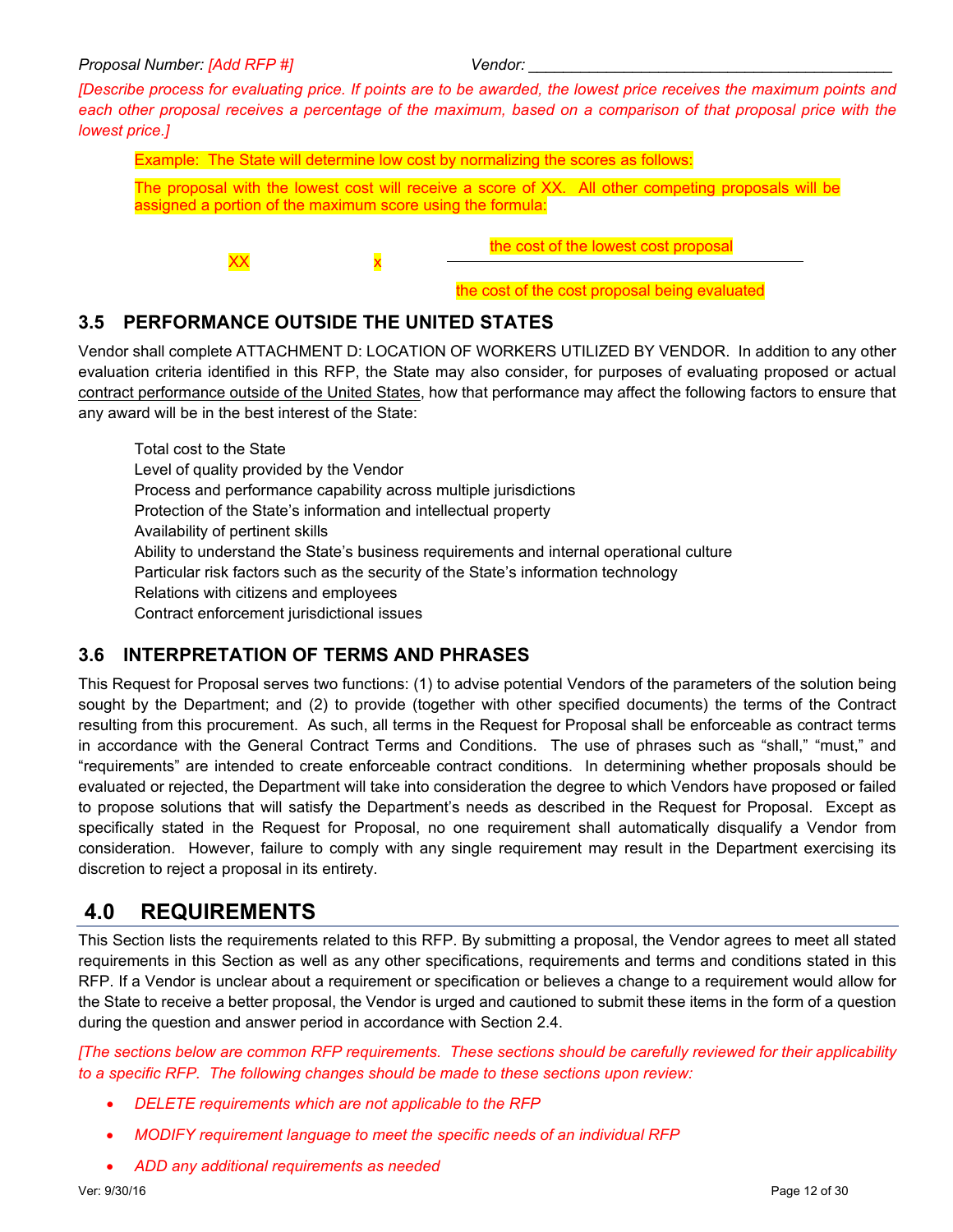*Additional guidance on individual requirements is provided below.]* 

## <span id="page-14-0"></span>**4.1 CONTRACT TERM**

*[Buyer to modify, as appropriate, but do not delete. If appropriate, the contract term may be described as completion and acceptance of all requirements within the scope of work, rather than a specific length of time (regardless of existence of a project schedule.]* 

The Contract shall have an initial term of [written number  $(x)$ ] years, beginning on the date of contract award (the "Effective Date"). The Vendor shall begin work under the Contract within [written number  $(x)$ ] business days of the Effective Date. *[This second sentence is optional.]*

*[The following paragraph may be modified or deleted, as appropriate.]*

At the end of the Contract's current term, the State shall have the option, in its sole discretion, to renew the Contract on the same terms and conditions for up to a total of two additional one-year terms. The State will give the Vendor written notice of its intent whether to exercise each option no later than  $[written number(x)]$  days before the end of the Contract's then-current term. In addition, the State reserves the right to extend a contract term for a period of up to 180 days in 90 day-or-less increments.

## <span id="page-14-1"></span>**4.2 PRICING**

*[The section below may be modified if charges for delivery and assembly are not to be included in the proposal price, if delivery and assembly charges are to be proposed separately please indicate in the paragraph below. This section should not be deleted.]*

Proposal price shall constitute the total cost to Buyer for complete performance in accordance with the requirements and specifications herein, including all applicable charges handling, administrative and other similar fees. Vendor shall not invoice for any amounts not specifically allowed for in this RFP. Complete ATTACHMENT C: PRICING FORM and include in Proposal.

## <span id="page-14-2"></span>**4.3 INVOICES**

*[Buyer should modify or delete, as appropriate. It may be that invoicing is to be based on progress payments, acceptance of deliverables, or another schedule rather than monthly.]* 

a) The Vendor must submit one monthly invoice within fifteen (15) calendar days following the end of each month in which work was performed.

> \_\_\_\_\_\_\_\_\_\_\_\_\_\_\_\_\_\_\_\_\_\_\_\_\_\_\_\_\_\_\_\_\_\_\_\_\_\_\_\_\_\_\_\_\_\_\_\_ \_\_\_\_\_\_\_\_\_\_\_\_\_\_\_\_\_\_\_\_\_\_\_\_\_\_\_\_\_\_\_\_\_\_\_\_\_\_\_\_\_\_\_\_\_\_\_\_

b) Invoices must be submitted to the following address:

#### *[OR]*

- c) Invoices must be submitted to the Contract Lead in hard copy on the Contractor's official letterhead stationery and must be identified by a unique invoice number. All invoice backup reports and spreadsheets must be provided in electronic format.
- d) Invoices must bear the correct contract number and purchase order number to ensure prompt payment. The Vendor's failure to include the correct purchase order number may cause delay in payment.
- e) Invoices must include an accurate description of the work for which the invoice is being submitted, the invoice date, the period of time covered, the amount of fees due to the Vendor and the original signature of the Vendor's project manager.

#### <span id="page-14-3"></span>**4.4 PAYMENT TERMS**

#### *[Buyer to edit, as appropriate]*

a) The Vendor will be compensated at the rates quoted in the Vendor's Cost Proposal. *[OR]*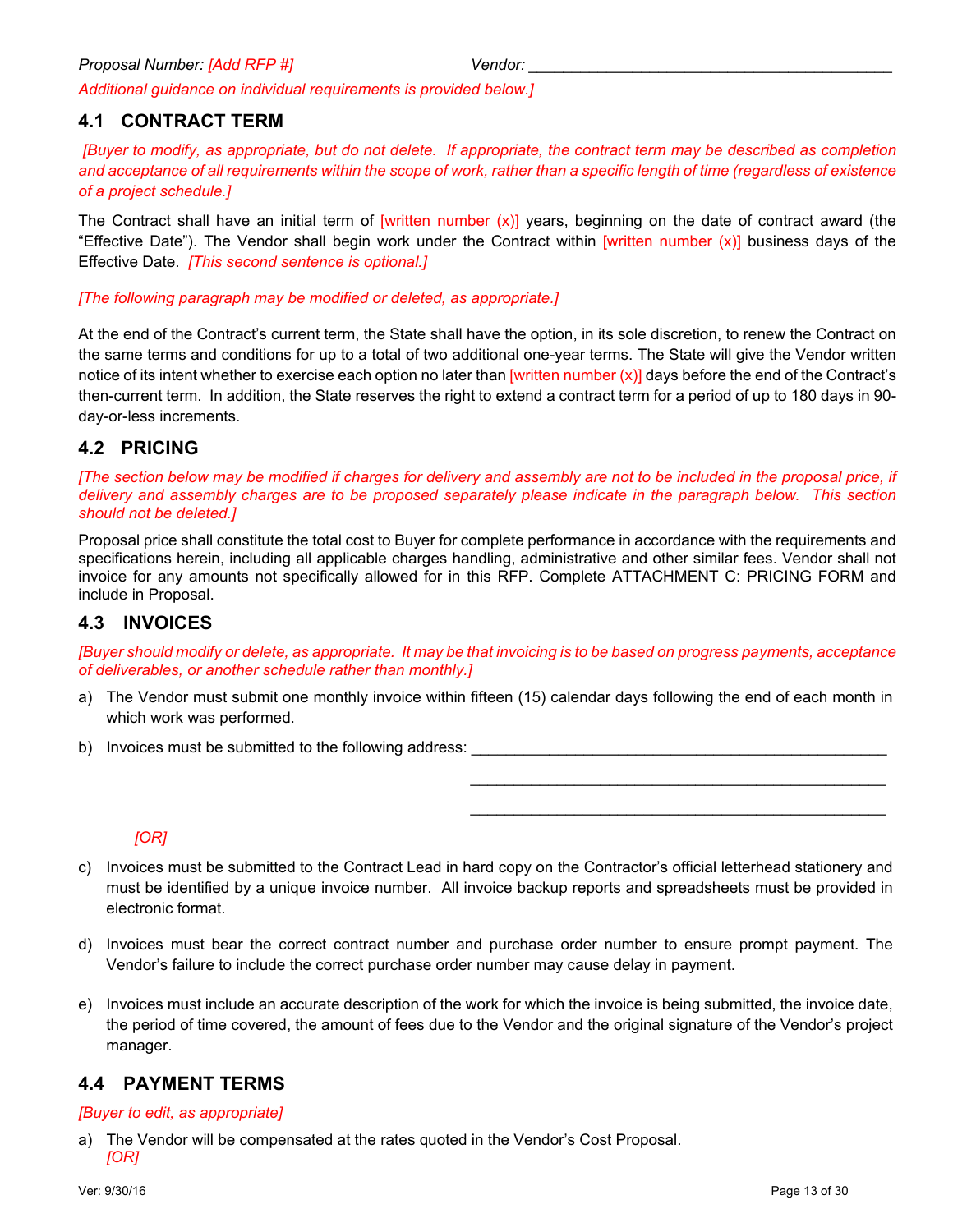b) The Vendor will be paid net thirty (30) calendar days after the Vendor's invoice is approved by the State.

## <span id="page-15-0"></span>**4.5 FINANCIAL STABILITY**

*[Buyer to Include or delete this section, as appropriate.]*

Each Vendor shall certify it is financially stable by completing the ATTACHMENT E: CERTIFICATION OF FINANCIAL CONDITION. The State is requiring this certification to minimize potential issues from Contracting with a Vendor that is financially unstable. From the date of the Certification to the expiration of the Contract, the Vendor shall notify the State within thirty (30) days of any occurrence or condition that materially alters the truth of any statement made in this Certification.

## *[OR]*

Each Vendor shall submit the following financial documentation with its Proposal: *[Identify financial documents or information to be included]*.Financial information, statements and/or documents submitted with a proposal shall be evaluated to determine: whether the Vendor has sufficient ability to perform the contract; whether the Vendor is able to meet its short term obligations, debts, liabilities, payroll, and expenses; whether Vendor has provided complete, reliable and accurate financial information regarding its business operation; whether the Vendor is financially solvent; and whether Vendor has sufficient cash flow and/or available financing from a financial institution to perform the proposed contract for 60 days without receiving payment from the State. Financial information of non-public entities may be marked as confidential in accordance with paragraph 11 of ATTACHMENT A: INSTRUCTIONS TO VENDORS.

#### <span id="page-15-1"></span>**4.6 VENDOR EXPERIENCE**

#### *[Buyer to edit or delete, as appropriate]*

In its Proposal, Vendor shall demonstrate experience with public and/or private sector clients with similar or greater size and complexity to the State of North Carolina. Vendor shall provide information as to the qualifications and experience of all executive, managerial, legal, and professional personnel to be assigned to this project, including resumes citing experience with similar projects and the responsibilities to be assigned to each person.

## <span id="page-15-2"></span>**4.7 REFERENCES**

Vendors shall provide at least three (3) references for which your company has provided services of similar size and scope to that proposed herein. The State *[shall, or may]* contact these users to determine the services provided are substantially similar in scope to those proposed herein and Vendor's performance has been satisfactory. The information obtained *[shall, or may]* be considered in the evaluation of the proposal.

| <b>COMPANY NAME</b> | <b>CONTACT NAME</b> | <b>TELEPHONE NUMBER</b> |
|---------------------|---------------------|-------------------------|
|                     |                     |                         |
|                     |                     |                         |
|                     |                     |                         |
|                     |                     |                         |
|                     |                     |                         |
|                     |                     |                         |

## <span id="page-15-3"></span>**4.8 BACKGROUND CHECKS**

*[The section below may be modified or deleted. Include this section only if necessary in light of those services to be performed.]* 

Vendor and its personnel are required to provide or undergo background checks at Vendor's expense prior to beginning work with the State. As part of Vendor background the details below must be provided to the State: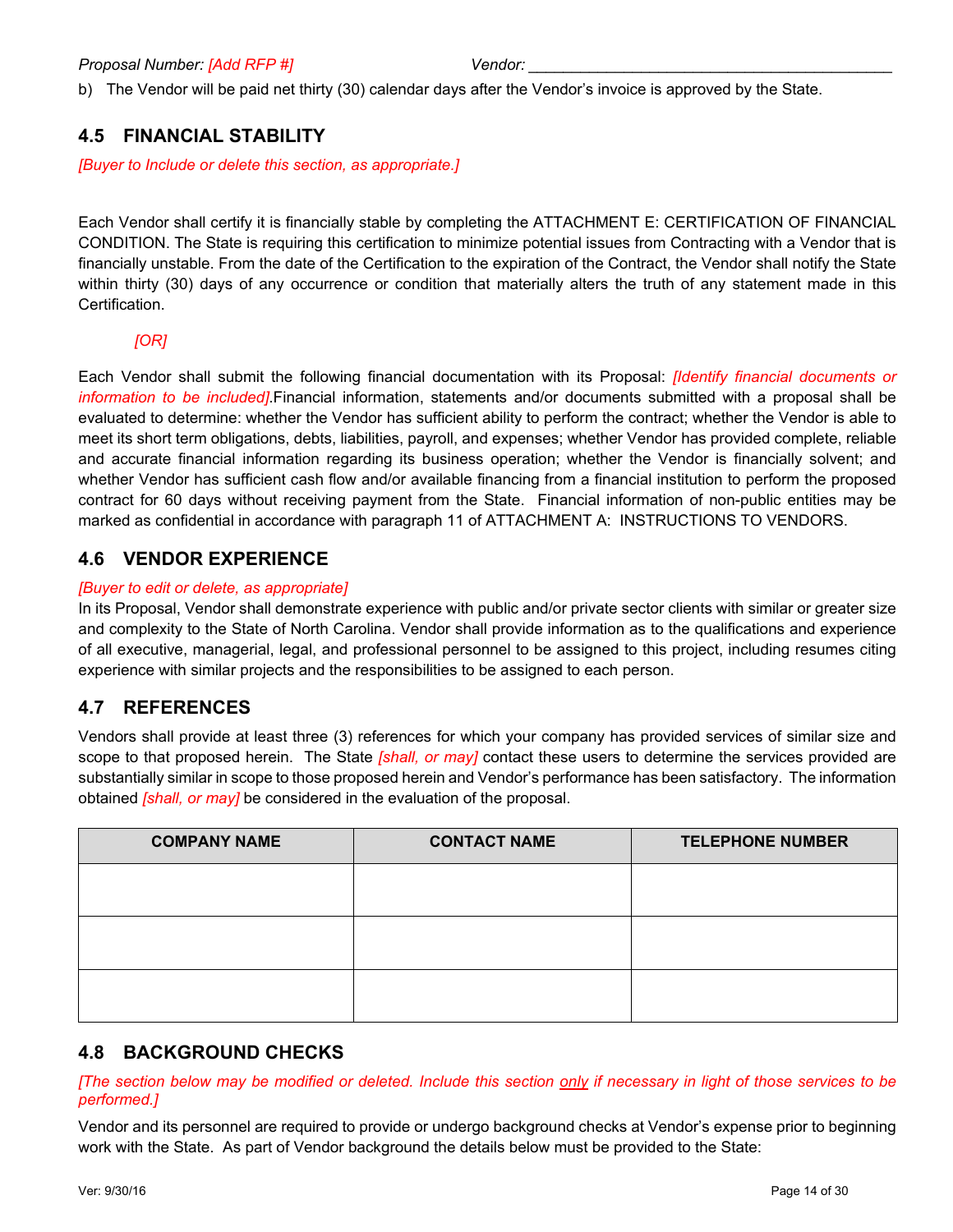- a) Any **criminal felony conviction,** or conviction of any crime involving moral turpitude, including, but not limited to fraud, misappropriation or deception, of Vendor, its officers or directors, or any of its employees or other personnel to provide services on this project, of which Vendor has knowledge or a statement that it is aware of none;
- b) Any **criminal investigation** for any offense involving moral turpitude, including, but not limited to fraud, misappropriation, falsification or deception pending against Vendor of which it has knowledge or a statement it is aware of none;
- c) Any **regulatory sanctions** levied against Vendor or any of its officers, directors or its professional employees expected to provide services on this project by any state or federal regulatory agencies within the past three years or a statement that there are none. As used herein, the term "regulatory sanctions" includes the revocation or suspension of any license or certification, the levying of any monetary penalties or fines, and the issuance of any written warnings;
- d) Any **regulatory investigations** pending against Vendor or any of its officers, directors or its professional employees expected to provide services on this project by any state or federal regulatory agencies of which Vendor has knowledge or a statement that there are none.
- e) Any **civil litigation**, arbitration, proceeding, or judgments pending against Vendor during the three (3) years preceding submission of its proposal herein or a statement that there are none.

Vendor's responses to these requests shall be considered to be continuing representations, and Vendor's failure to notify the State within thirty (30) days of any criminal litigation, investigation or proceeding involving Vendor or its then current officers, directors or persons providing services under this contract during its term shall constitute a material breach of contract. The provisions of this paragraph shall also apply to any subcontractor utilized by Vendor to perform services under this contract.

#### *[OR]*

Any personnel or agent of the Vendor performing services under any contract arising from this RFP may be required to undergo a background check at the expense of the Vendor, if so requested by the State.

## <span id="page-16-0"></span>**4.9 PERSONNEL**

Vendor shall not substitute key personnel assigned to the performance of this Contract without prior written approval by the Contract Lead. Vendor shall notify the Contract Lead of any desired substitution, including the name(s) and references of Vendor's recommended substitute personnel. The State will approve or disapprove the requested substitution in a timely manner. The State may, in its sole discretion, terminate the services of any person providing services under this Contract. Upon such termination, the State may request acceptable substitute personnel or terminate the contract services provided by such personnel.

## <span id="page-16-1"></span>**4.10 VENDOR'S REPRESENTATIONS**

- a) Vendor warrants that qualified personnel shall provide services under this Contract in a professional manner. "Professional manner" means that the personnel performing the services will possess the skill and competence consistent with the prevailing business standards in the industry. Vendor agrees that it will not enter any agreement with a third party that may abridge any rights of the State under this Contract. Vendor will serve as the prime contractor under this Contract and shall be responsible for the performance and payment of all subcontractor(s) that may be approved by the State. Names of any third party Vendors or subcontractors of Vendor may appear for purposes of convenience in Contract documents; and shall not limit Vendor's obligations hereunder. Vendor will retain executive representation for functional and technical expertise as needed in order to incorporate any work by third party subcontractor(s).
- b) If any services, deliverables, functions, or responsibilities not specifically described in this Contract are required for Vendor's proper performance, provision and delivery of the service and deliverables under this Contract, or are an inherent part of or necessary sub-task included within such service, they will be deemed to be implied by and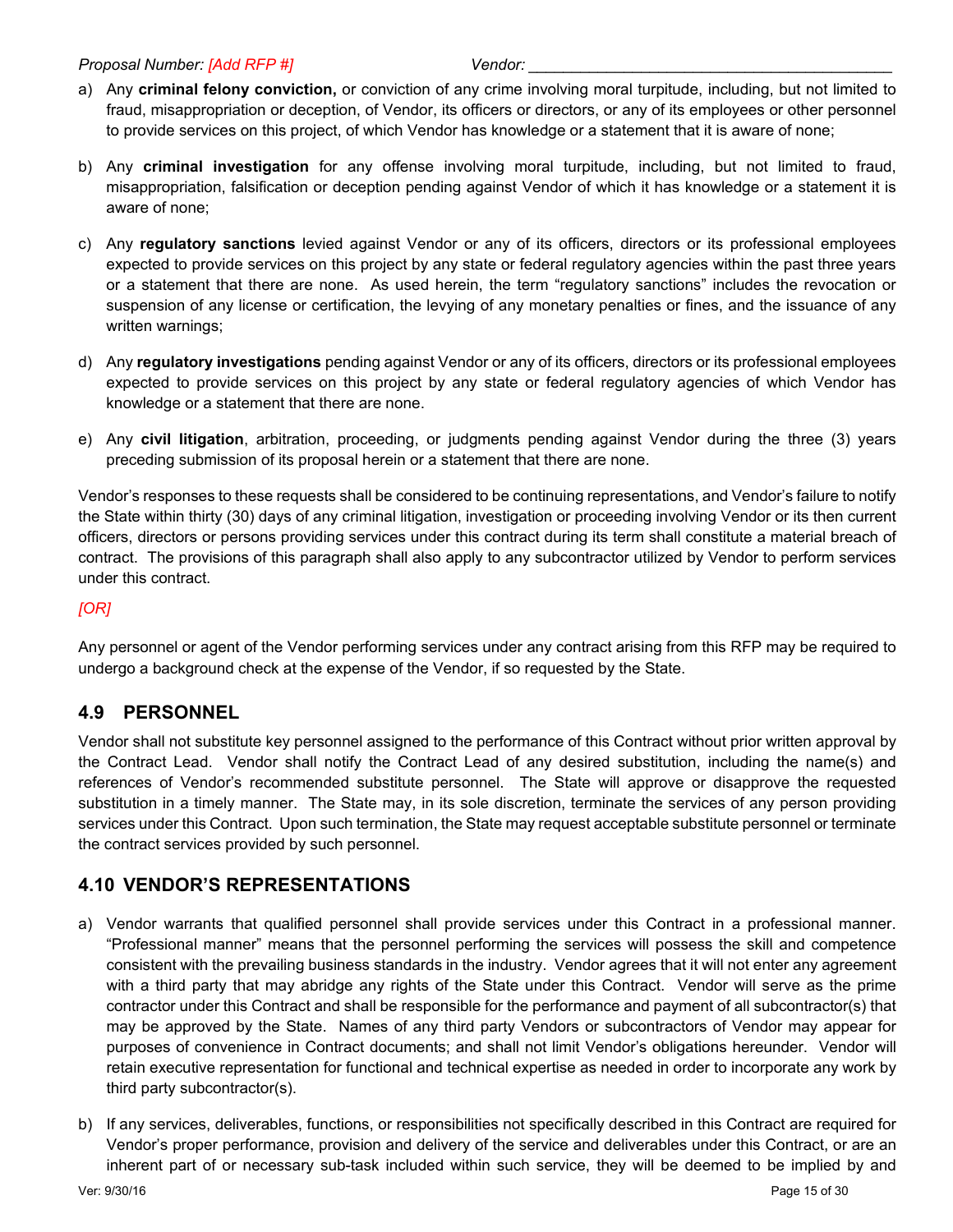included within the scope of the contract to the same extent and in the same manner as if specifically described in the contract. Unless otherwise expressly provided herein, Vendor will furnish all of its own necessary management, supervision, labor, facilities, furniture, computer and telecommunications equipment, software, supplies and materials necessary for the Vendor to provide and deliver the Services and Deliverables.

c) Vendor warrants that it has the financial capacity to perform and to continue perform its obligations under the contract; that Vendor has no constructive or actual knowledge of an actual or potential legal proceeding being brought against Vendor that could materially adversely affect performance of this Contract; and that entering into this Contract is not prohibited by any contract, or order by any court of competent jurisdiction.

## <span id="page-17-0"></span>**5.0 SCOPE OF WORK**

*[The following Sections should be adapted, as appropriate for the particular services to be performed.]*

*[The description of the work to be performed is the most important part of the RFP. It is essential that the client Agency*  analyze the work to be done thoroughly so that the Vendor can be given detailed information on the background and *need for the services or study as well as explicit guidance on the nature and scope of the work. Without this information and guidance, it is unlikely that the Vendor will be able to submit a responsible proposal and ultimately perform the work satisfactorily.*

*Each RFP description of the work must be tailored to the specific work being contracted for. A paragraph numbering system and, to the extent practicable, major paragraph headings should be used. Of particular importance is the segmentation of the work to be done into tasks. The tasks are the basis for proposal preparation, pricing and evaluation, as well as for Contract control once work is begun.]* 

## <span id="page-17-1"></span>**5.1 GENERAL**

*[Insert a statement of the nature of the problem, the purpose and scope of the work to be accomplished, and the time constraints under which the work must be done.]* 

*[If Buyer prefers, a Scope of Work document providing the specifics of the work to be performed, the information described in the next two Sections and any additional information necessary or relevant to developing a responsive proposal may be included as an Attachment to this RFP, and the two Sections deleted. If so, the final paragraph should indicate that a detailed Scope of Work document is contained in ATTACHMENT x: SCOPE OF WORK.]* 

## <span id="page-17-2"></span>**5.2 OBJECTIVES**

*[The objective(s) should reflect what the Vendor must accomplish. List specific objectives to be achieved by this project or effort.]*

## <span id="page-17-3"></span>**5.3 TASKS**

*[Provide a description and analysis of the major tasks involved in developing the end result of this project. The Vendor should not be constrained, however, from supplementing this listing with additional steps, sub-tasks or elements it deems necessary to permit best performance or the description of alternative approaches or the application of proprietary analytical or operational techniques.*

*List and describe the tasks or work steps into which the project has been divided by preliminary analysis of the problem. For each task, include any requirements for deliverable results. Include any standards or qualifications required for Vendor personnel in performing each task. Identify any special conditions or circumstances that may affect normal accomplishment of the task. List metrics or benchmarks for determining whether a task has been performed adequately.*

*This section should provide a framework that will allow a Vendor to develop an overall plan to serve as a basis for executing subsequent steps as the project progresses. It must give the Vendor sufficient information for preparation of a sound approach to attaining the objectives of the project.]*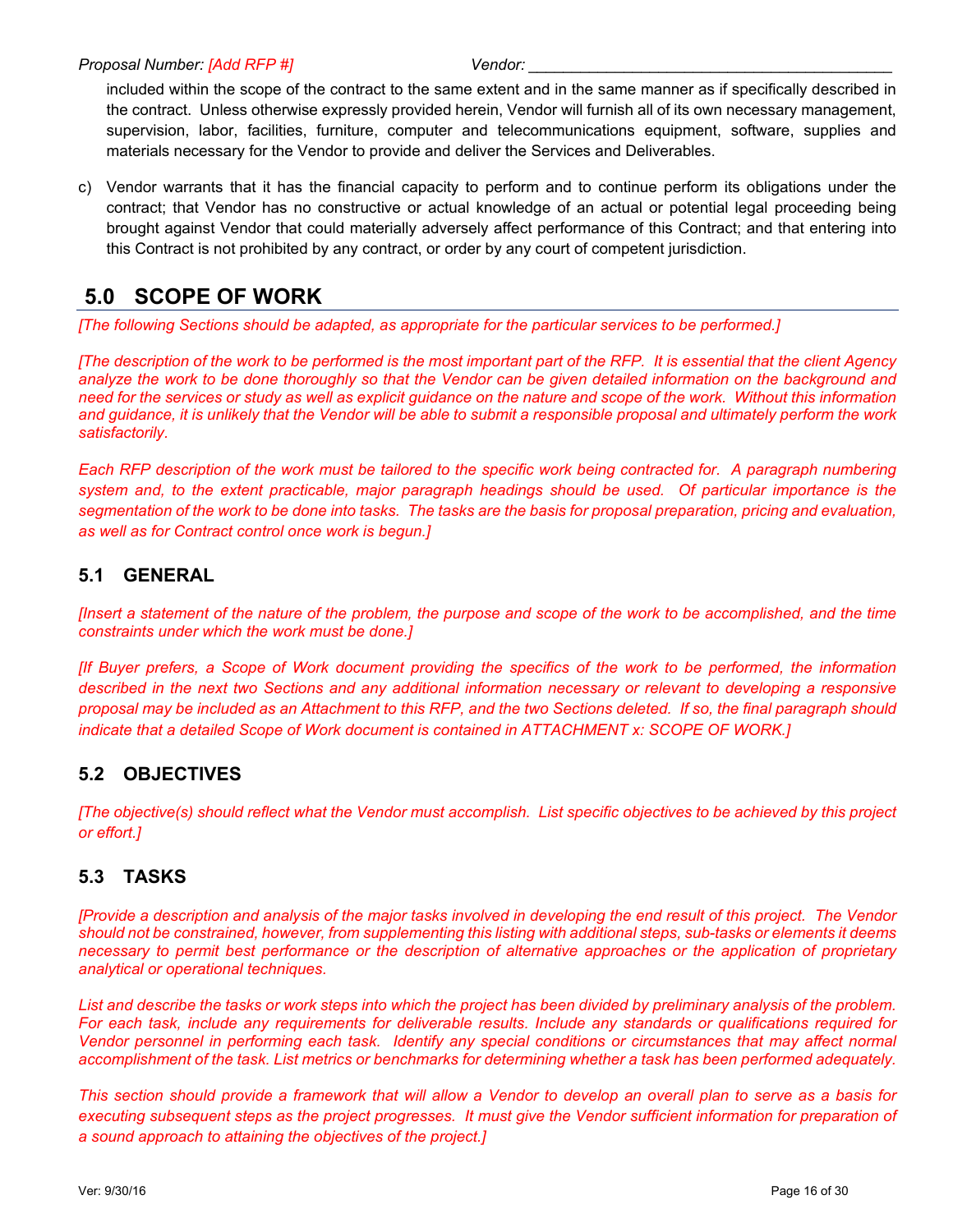## <span id="page-18-0"></span>**5.4 PROJECT ORGANIZATION**

#### *[Buyer to edit, or delete, as appropriate.]*

Vendor shall describe the organizational and operational structure it proposes to utilize for the work described in this RFP, and identify the responsibilities to be assigned to each person Vendor proposes to staff the work.

## <span id="page-18-1"></span>**5.5 TECHNICAL APPROACH**

#### *[Buyer to edit, or delete as appropriate]*

Vendor's proposal shall include, in narrative, outline, and/or graph form the Vendor's approach to accomplishing the tasks outlined in the Scope of Work section of this RFP. A description of each task and deliverable and the schedule for accomplishing each shall be included.

## <span id="page-18-2"></span>**5.6 ACCEPTANCE OF WORK**

*[Include a description of measurable criteria and standards for what counts as acceptable services or work product, including mechanism by which acceptance will occur. The following is a minimum template and should be modified, as applicable, for the particular services sought.]* In the event acceptance criteria for any work or deliverables is not described in contract documents or work orders hereunder, the State shall have the obligation to notify Vendor, in writing ten (10) calendar days following completion of such work or deliverable described in the Contract that it is not acceptable. The notice shall specify in reasonable detail the reason(s) it is unacceptable. Acceptance by the State shall not be unreasonably withheld; but may be conditioned or delayed as required for reasonable review, evaluation, installation or testing, as applicable of the work or deliverable. Final acceptance is expressly conditioned upon completion of all applicable assessment procedures. Should the work or deliverables fail to meet any requirements, acceptance criteria or otherwise fail to conform to the contract, the State may exercise any and all rights hereunder, including, for deliverables, such rights provided by the Uniform Commercial Code as adopted in North Carolina.

## <span id="page-18-3"></span>**5.7 LIQUIDATED DAMAGES**

*[Include, if appropriate, and modify to describe the type of sub-standard performance that is subject to liquidated damages.]*

The parties agree that calculation of actual damages resulting from failure to meet the following performance standards is extremely difficult, if not impossible, to calculate accurately, and the parties also agree that the compensation identified for such failures are a reasonable estimate of damages resulting from a failure to meet the performance standard described. Therefore, the parties agree that the Vendor shall be subject to amounts due as liquidated damages but not as a penalty, for each such failure, as follows:

*[List each item subject to liquidated damages and the amount, or method of determining the amount, of liquidated damages for each.]*

Notwithstanding any other provision herein, liquidated damages shall not be subject to a limitation on damages or limit of liability for damages that otherwise may be applicable to recoverable damages.

*[If Vendor's work includes the supply, production or installation of any goods that are or are intended to be owned and used by the State, the following two paragraphs must be included. If the work includes services only, these two sections should be deleted.]* 

#### <span id="page-18-4"></span>**5.8 WARRANTIES**

*[Any warranty concerning services should be included in this section. The language below applies to any goods that are included as deliverables and should be deleted if only services are being requested.]*

Vendor warrants to the State that all items furnished will be new (unless otherwise specifically requested in this RFP), of good material and workmanship, and Vendor agrees to replace any items which fail to comply with the specifications by reason of defective material or workmanship under normal use, free of State's negligence or accident for a minimum of 90 days from date of acceptance. Such replacement shall include transportation costs free of any charge to the State. This statement is not intended to limit any additional coverage, which may normally be associated with a product. Vendor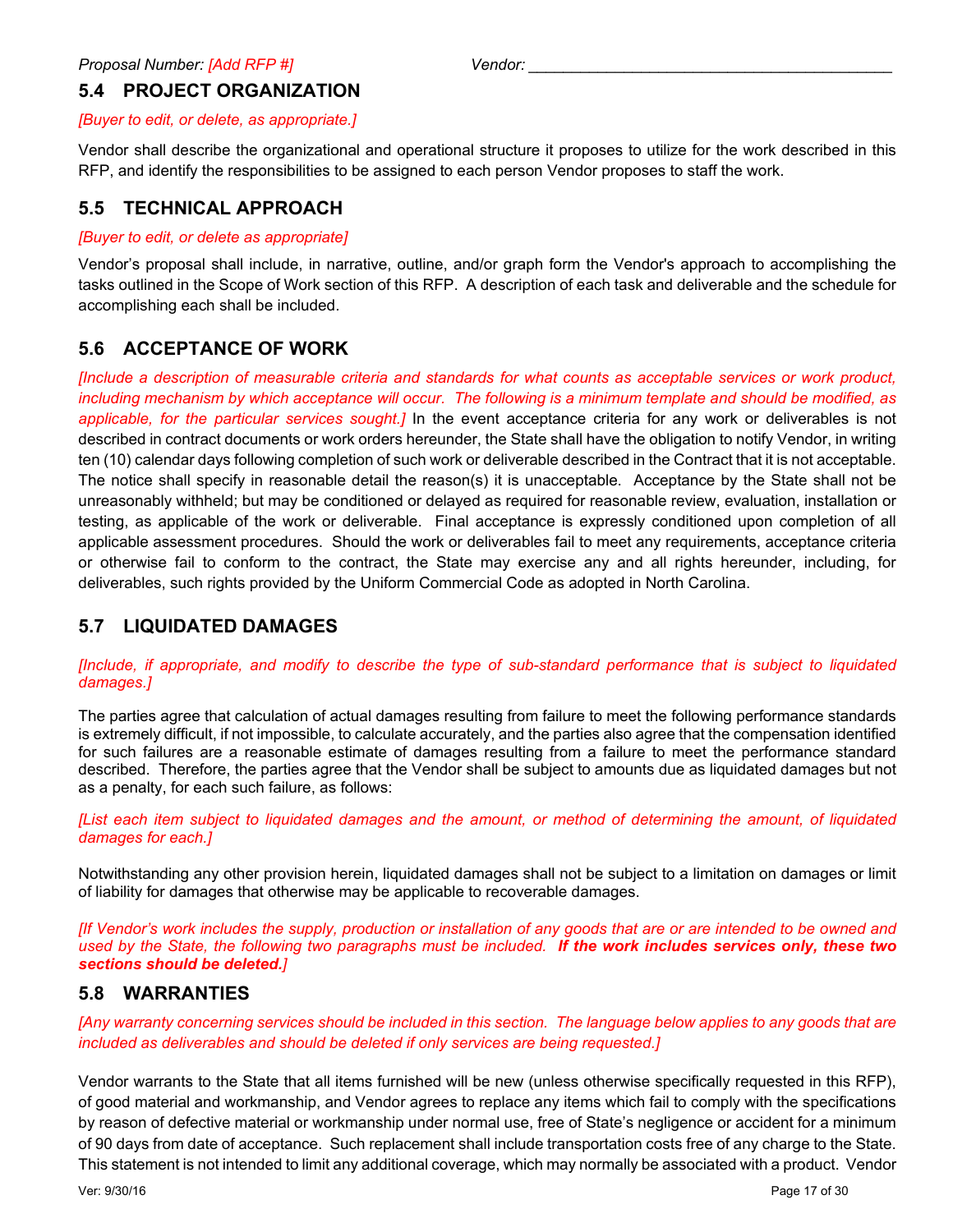shall assign to the State all third party warranties applicable to such deliverables. Vendor warrants that the State has all rights necessary to utilize all deliverables for their intended purpose free from all third party claims.

## <span id="page-19-0"></span>**5.9 CERTIFICATION AND SAFETY LABELS**

#### *[Include if deliverables include equipment requiring a safety label, or delete this section, as appropriate.]*

PRODUCT SAFETY LISTING: All manufactured items and/or fabricated assemblies subject to operation under pressure, operation by connection to an electric source, or operation involving a connection to a manufactured, natural, or LP gas source shall be constructed and approved in a manner acceptable to the appropriate state inspector which customarily requires the label or re-examination listing or identification marking of the appropriate safety standard organization; such as the American Society of Mechanical Engineers for pressure vessels; the Underwriters Laboratories and /or National Electrical Manufacturers' Association for electrically operated assemblies; or the American Gas Association for gas operated assemblies, where such approvals of listings have been established for the type of device offered and furnished. A list of acceptable marks is available on the Division of Purchase and Contract website at: [http://ncadmin.nc.gov/about-doa/divisions/purchase-contract.](http://ncadmin.nc.gov/about-doa/divisions/purchase-contract) The CE label is not acceptable. Further, all items furnished shall meet all requirements of the Occupational Safety and Health Act (OSHA), and state and federal requirements relating to clean air and water pollution. Having the appropriate certification or safety label affixed to any device delivered pursuant to this solicitation, under the conditions described above, is a material condition of any contract awarded as a result of this solicitation. All costs for product and industry certifications and listings required to supply conforming products to the State as described in this RFP are the sole responsibility of the Vendor. The certification or safety label shall be affixed and be visible on the OUTSIDE of the all products that require a certification or safety label in order to pass the State Quality Acceptance Inspection.

*[The following section should be deleted if no specific questions to the Vendors are required.]*

## <span id="page-19-1"></span>**5.10 QUESTIONS TO VENDOR**

Vendor shall respond to each of the following questions. Vendors are requested to keep responses straightforward and to the point and should not include generic marketing materials. Responses will be reviewed as part of the evaluation process.

#### *[Insert any specific questions Vendor is required to answer.]*

*[Modify or delete the following paragraph, as appropriate. If a transition to a new Vendor is possible at the end of the*  contract term, consider which services will require a transition period, the type of cooperation needed, and the length of *time needed to complete the transition.]*

## <span id="page-19-2"></span>**5.11 TRANSITION ASSISTANCE**

If this Contract is not renewed at the end of this term, or is canceled prior to its expiration, for any reason, Vendor shall provide, at the option of the State, up to \_\_\_\_ *[insert number]* months after such end date all such reasonable transition assistance requested by the State, to allow for the expired or canceled portion of the Services to continue without interruption or adverse effect, and to facilitate the orderly transfer of such services to the State or its designees. If the State exercises this option, the Parties agree that such transition assistance shall be deemed to be governed by the terms and conditions of this Contract (notwithstanding this expiration or cancellation), except for those Contract terms or conditions that do not reasonably apply to such transition assistance. The State shall pay Vendor for any resources utilized in performing such transition assistance at the most current rates provided by the Contract for performance of the services or other resources utilized.

## <span id="page-19-3"></span>**6.0 CONTRACT ADMINISTRATION**

## <span id="page-19-4"></span>**6.1 PROJECT MANAGER AND CUSTOMER SERVICE**

#### *[Buyer to edit, as appropriate]*

The Vendor shall designate and make available to the State a project manager. The project manager shall be the State's point of contact for contract related issues and issues concerning performance, progress review, scheduling and service.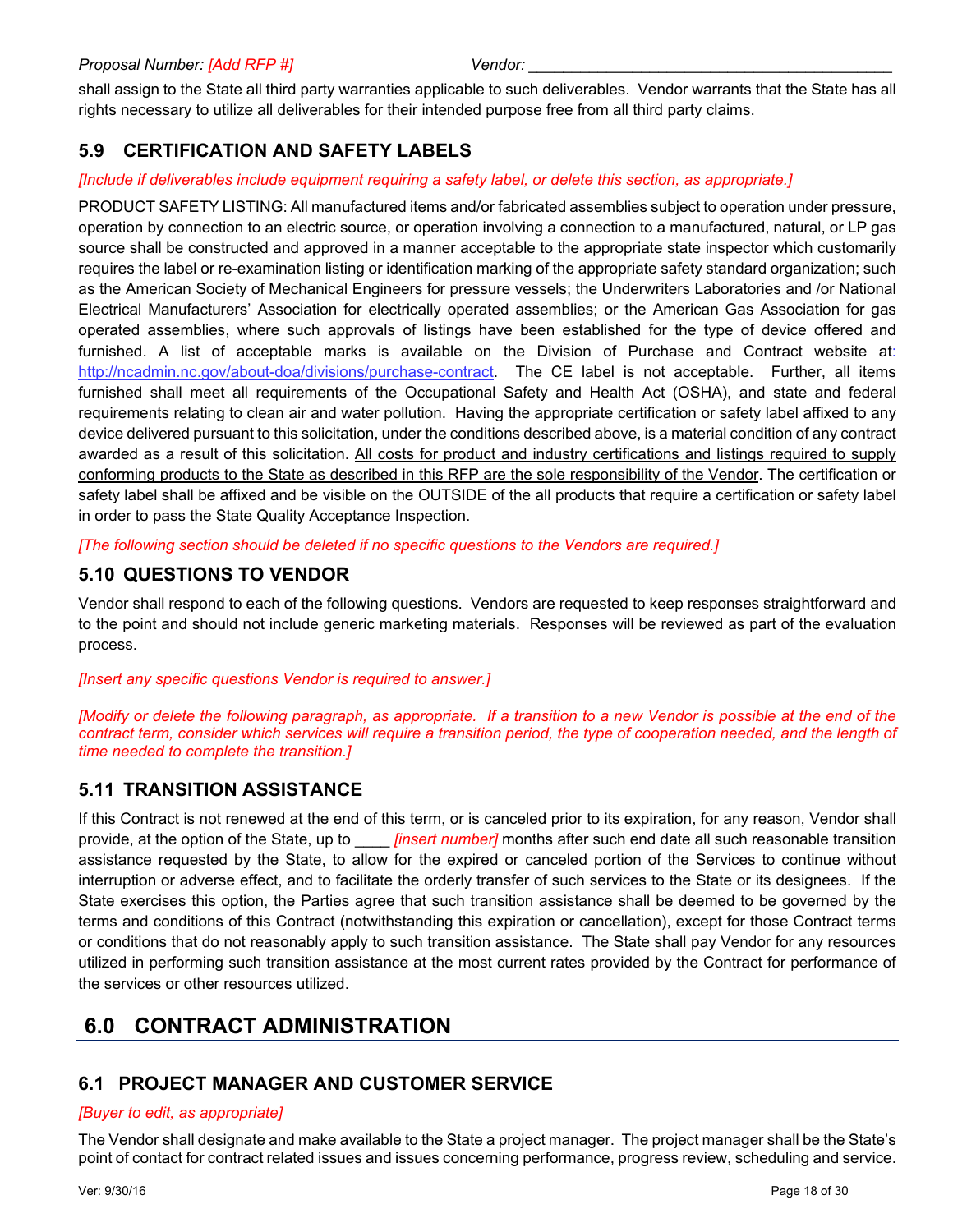## <span id="page-20-0"></span>**6.2 POST AWARD MANAGEMENT REVIEW MEETINGS**

#### *[Buyer to edit, as appropriate]*

The Vendor, at the request of the State, shall meet periodically *[insert, e.g., weekly, monthly]* with the State for Project Review meetings. The purpose of these meetings will be to review project progress reports, discuss Vendor and State performance, address outstanding issues, review problem resolution, provide direction, evaluate continuous improvement and cost saving ideas, and discuss any other pertinent topics.

#### *[The section below may be modified or deleted]*

#### <span id="page-20-1"></span>**6.3 CONTINUOUS IMPROVEMENT**

The State encourages the Vendor to identify opportunities to reduce the total cost the State. A continuous improvement effort consisting of various ideas to enhance business efficiencies will be discussed at the periodic Business Review Meetings.

#### *[The section below may be modified or deleted]*

## <span id="page-20-2"></span>**6.4 PERIODIC** *[WEEKLY, MONTHLY]* **STATUS REPORTS**

#### *[Buyer to edit, as appropriate]*

The Vendor shall provide \_\_\_\_\_\_\_\_\_\_\_\_\_\_\_\_\_\_*[description]* Management Reports to the designated Contract Lead on a \_\_\_\_\_\_\_\_\_\_ *[how often]* basis. This report shall include, at a minimum, information concerning [*add details here; e.g., the work accomplished during the reporting period; work to be accomplished during the subsequent reporting period; problems, real or anticipated, and notification of any significant deviation from previously agreed upon work plans and schedules].* These reports shall be well organized and easy to read. The Vendor shall submit these reports electronically using Microsoft Excel and, as needed, either Microsoft PowerPoint or Microsoft Word. The Vendor shall submit the reports in a timely manner and on a regular schedule as agreed by the parties.

Within [written number (x)] business days of the award of the Contract the Vendor shall submit a final work plan and a sample report, both to the designated Contract Lead for approval.

## <span id="page-20-3"></span>**6.5 DISPUTE RESOLUTION**

The parties agree that it is in their mutual interest to resolve disputes informally. A claim by the Vendor shall be submitted in writing to the State's Contract Lead for resolution. A claim by the State shall be submitted in writing to the Vendor's Project Manager for resolution. The Parties shall negotiate in good faith and use all reasonable efforts to resolve such dispute(s). During the time the Parties are attempting to resolve any dispute, each shall proceed diligently to perform their respective duties and responsibilities under this Contract. If a dispute cannot be resolved between the Parties within thirty (30) days after delivery of notice, either Party may elect to exercise any other remedies available under this Contract, or at law. This term shall not constitute an agreement by either party to mediate or arbitrate any dispute.

## <span id="page-20-4"></span>**6.6 CONTRACT CHANGES**

Contract changes, if any, over the life of the contract shall be implemented by contract amendments agreed to in writing by the State and Vendor.

## **The remainder of this page is intentionally left blank**

#### **Attachments to this RFP begin on the next page.**

#### *[NOTE: If any Attachment is omitted or the order is changed, references to specific attachments within the RFP must also be modified to match.]*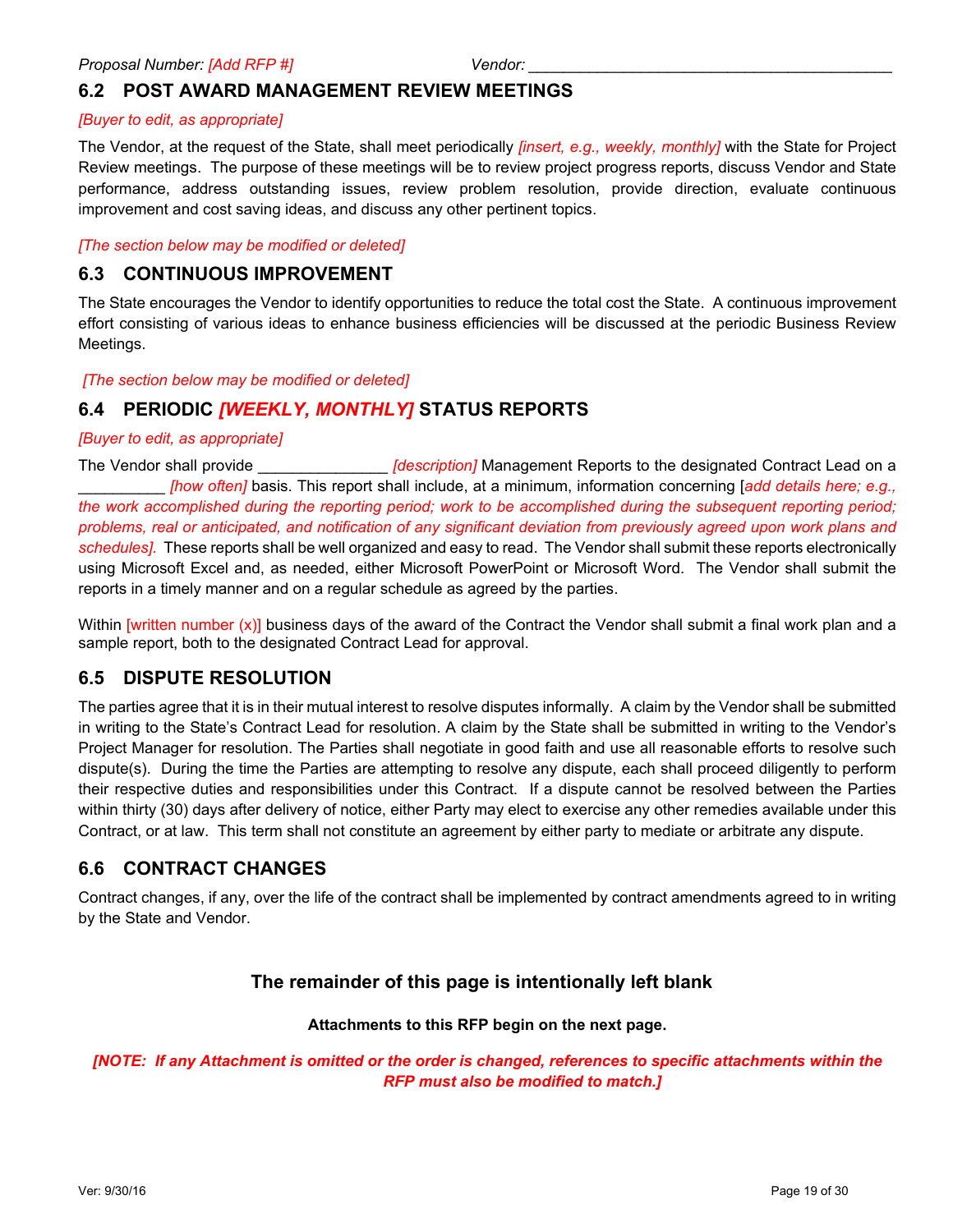## <span id="page-21-0"></span>**ATTACHMENT A: INSTRUCTIONS TO VENDORS**

- **1. READ, REVIEW AND COMPLY:** It shall be the Vendor's responsibility to read this entire document, review all enclosures and attachments, and any addenda thereto, and comply with all requirements specified herein, regardless of whether appearing in these Instructions to Vendors or elsewhere in this RFP document.
- **2. LATE PROPOSALS**: Late proposals, regardless of cause, will not be opened or considered, and will automatically be disqualified from further consideration. It shall be the Vendor's sole responsibility to ensure delivery at the designated office by the designated time.
- **3. ACCEPTANCE AND REJECTION:** The State reserves the right to reject any and all proposals, to waive any informality in proposals and, unless otherwise specified by the Vendor, to accept any item in the proposal. If either a unit price or an extended price is obviously in error and the other is obviously correct, the incorrect price will be disregarded.
- **4. BASIS FOR REJECTION**: Pursuant to 01 NCAC 05B .0501, the State reserves the right to reject any and all offers, in whole or in part, by deeming the offer unsatisfactory as to quality or quantity, delivery, price or service offered, non-compliance with the requirements or intent of this solicitation, lack of competitiveness, error(s) in specifications or indications that revision would be advantageous to the State, cancellation or other changes in the intended project or any other determination that the proposed requirement is no longer needed, limitation or lack of available funds, circumstances that prevent determination of the best offer, or any other determination that rejection would be in the best interest of the State.
- **5. EXECUTION:** Failure to sign EXECUTION PAGE in the indicated space will render proposal non-responsive, and it shall be rejected.
- **6. ORDER OF PRECEDENCE:** In cases of conflict between specific provisions in this solicitation or those in any resulting contract, the order of precedence shall be (high to low) (1) any special terms and conditions specific to this RFP, including any negotiated terms; (2) requirements and specifications in Sections 4, 5 and 6 of this RFP; (3) North Carolina General Contract Terms and Conditions in ATTACHMENT B: NORTH CAROLINA GENERAL CONTRACT TERMS AND CONDITIONS; (4) Instructions in ATTACHMENT A: INSTRUCTIONS TO VENDORS; and (5) Vendor's Proposal.
- **7. INFORMATION AND DESCRIPTIVE LITERATURE:** Vendor shall furnish all information requested and in the spaces provided in this document. Further, if required elsewhere in this proposal, each Vendor must submit with their proposal sketches, descriptive literature and/or complete specifications covering the products offered. Reference to literature submitted with a previous proposal or available elsewhere will not satisfy this provision. Proposals that do not comply with these requirements shall be subject to rejection without further consideration.
- **8. SUSTAINABILITY**: To support the sustainability efforts of the State of North Carolina we solicit your cooperation in this effort. Pursuant to Executive Order 156 (1999), it is desirable that all responses meet the following:
	- All copies of the proposal are printed double sided.
	- All submittals and copies are printed on recycled paper with a minimum post-consumer content of 30%.
	- Unless absolutely necessary, all proposals and copies should minimize or eliminate use of non-recyclable or non-reusable materials such as plastic report covers, plastic dividers, vinyl sleeves, and GBC binding. Threeringed binders, glued materials, paper clips, and staples are acceptable.
	- Materials should be submitted in a format which allows for easy removal, filing and/or recycling of paper and binder materials. Use of oversized paper is strongly discouraged unless necessary for clarity or legibility.
- **9. HISTORICALLY UNDERUTILIZED BUSINESSES:** Pursuant to General Statute 143-48 and Executive Order #150 (1999), the State invites and encourages participation in this procurement process by businesses owned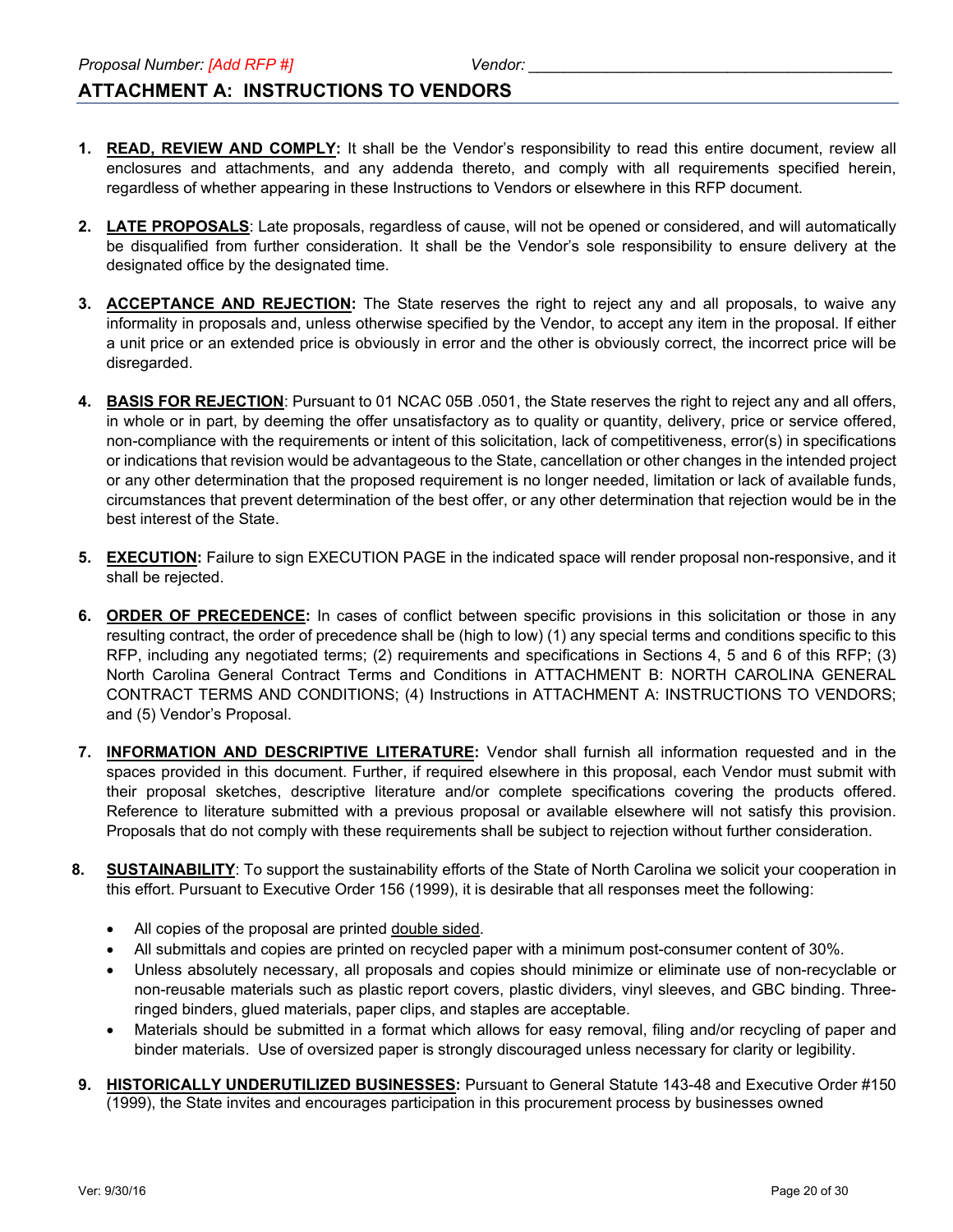by minorities, women, disabled, disabled business enterprises and non-profit work centers for the blind and severely disabled.

- **10. RECIPROCAL PREFERENCE:** G.S. 143-59 establishes a reciprocal preference requirement to discourage other states from favoring their own resident Vendors by applying a percentage increase to the price of any proposal from a North Carolina resident Vendor. The "Principal Place of Business" is defined as that principal place from which the trade or business of the Vendor is directed or managed.
- **11. CONFIDENTIAL INFORMATION:** To the extent permitted by applicable statutes and rules, the State will maintain confidential trade secrets that the Vendor does not wish disclosed. As a condition to confidential treatment, each page containing trade secret information shall be identified in boldface at the top and bottom as "CONFIDENTIAL" by the Vendor, with specific trade secret information enclosed in boxes or similar indication. Cost information shall not be deemed confidential under any circumstances. Regardless of what a Vendor may label as a trade secret, the determination whether it is or is not entitled to protection will be determined in accordance with G.S. 132-1.2. Any material labeled as confidential constitutes a representation by the Vendor that it has made a reasonable effort in good faith to determine that such material is, in fact, a trade secret under G.S. 132-1.2. Vendors are urged and cautioned to limit the marking of information as a trade secret or as confidential so far as is possible.
- **12. PROTEST PROCEDURES:** When a Vendor wishes to protest a Contract resulting from this solicitation that is awarded by the Division of Purchase and Contract, or awarded by an agency in an awarded amount of at least \$25,000, a Vendor shall submit a written request addressed to the State Purchasing Officer at Purchase and Contract, 1305 Mail Service Center, Raleigh, NC 27699-1305. A protest request related to an award amount of less than \$25,000 shall be sent to the purchasing officer of the agency that issued the award. The protest request must be received in the proper office within thirty (30) consecutive calendar days from the date of the Contract award. Protest letters **shall** contain specific grounds and reasons for the protest, how the protesting party was harmed by the award made and any documentation providing support for the protesting party's claims. **Note:** Contract award notices are sent only to the Vendor actually awarded the Contract, and not to every person or firm responding to a solicitation. Proposal status and Award notices are posted on the Internet at [https://www.ips.state.nc.us/ips/.](https://www.ips.state.nc.us/ips/) All protests will be handled pursuant to the North Carolina Administrative Code, 01 NCAC 05B .1519.
- **13. MISCELLANEOUS:** Masculine pronouns shall be read to include feminine pronouns, and the singular of any word or phrase shall be read to include the plural and vice versa.
- **14. COMMUNICATIONS BY VENDORS:** In submitting its proposal, the Vendor agrees not to discuss or otherwise reveal the contents of its proposal to any source, government or private, outside of the using or issuing agency until after the award of the Contract or cancellation of this RFP. All Vendors are forbidden from having any communications with the using or issuing agency, or any other representative of the State concerning the solicitation, during the evaluation of the proposals (i.e., after the public opening of the proposals and before the award of the Contract), unless the State directly contacts the Vendor(s) for purposes of seeking clarification or another reason permitted by the solicitation. A Vendor shall not: (a) transmit to the issuing and/or using agency any information commenting on the ability or qualifications of any other Vendor to provide the advertised good, equipment, commodity; (b) identify defects, errors and/or omissions in any other Vendor's proposal and/or prices at any time during the procurement process; and/or (c) engage in or attempt any other communication or conduct that could influence the evaluation and/or award of the Contract that is the subject of this RFP. Vendors not in compliance with this provision may be disqualified, at the option of the State, from the Contract award. Only those communications with the using agency or issuing agency authorized by this RFP are permitted.
- **15. TABULATIONS**: Proposal tabulations can be electronically retrieved at the Interactive Purchasing System (IPS), [https://www.ips.state.nc.us/ips/BidNumberSearch.aspx.](https://www.ips.state.nc.us/ips/BidNumberSearch.aspx) Click on the IPS BIDS icon, click on Search for Bid, enter the proposal number, and then search. Tabulations will normally be available at this website not later than one working day after the proposal opening. Lengthy or complex tabulations may be summarized, with other details not made available on IPS, and requests for additional details or information concerning such tabulations cannot be honored.
- **16. VENDOR REGISTRATION AND SOLICITATION NOTIFICATION SYSTEM**: The North Carolina electronic Vendor Portal (eVP) allows Vendors to electronically register free with the State to receive electronic notification of current procurement opportunities for goods and services of potential interests to them available on the Interactive Purchasing System, as well as notifications of status changes to those solicitations. Online registration and other purchasing information is available at the following website [https://www.ips.state.nc.us/.](https://www.ips.state.nc.us/)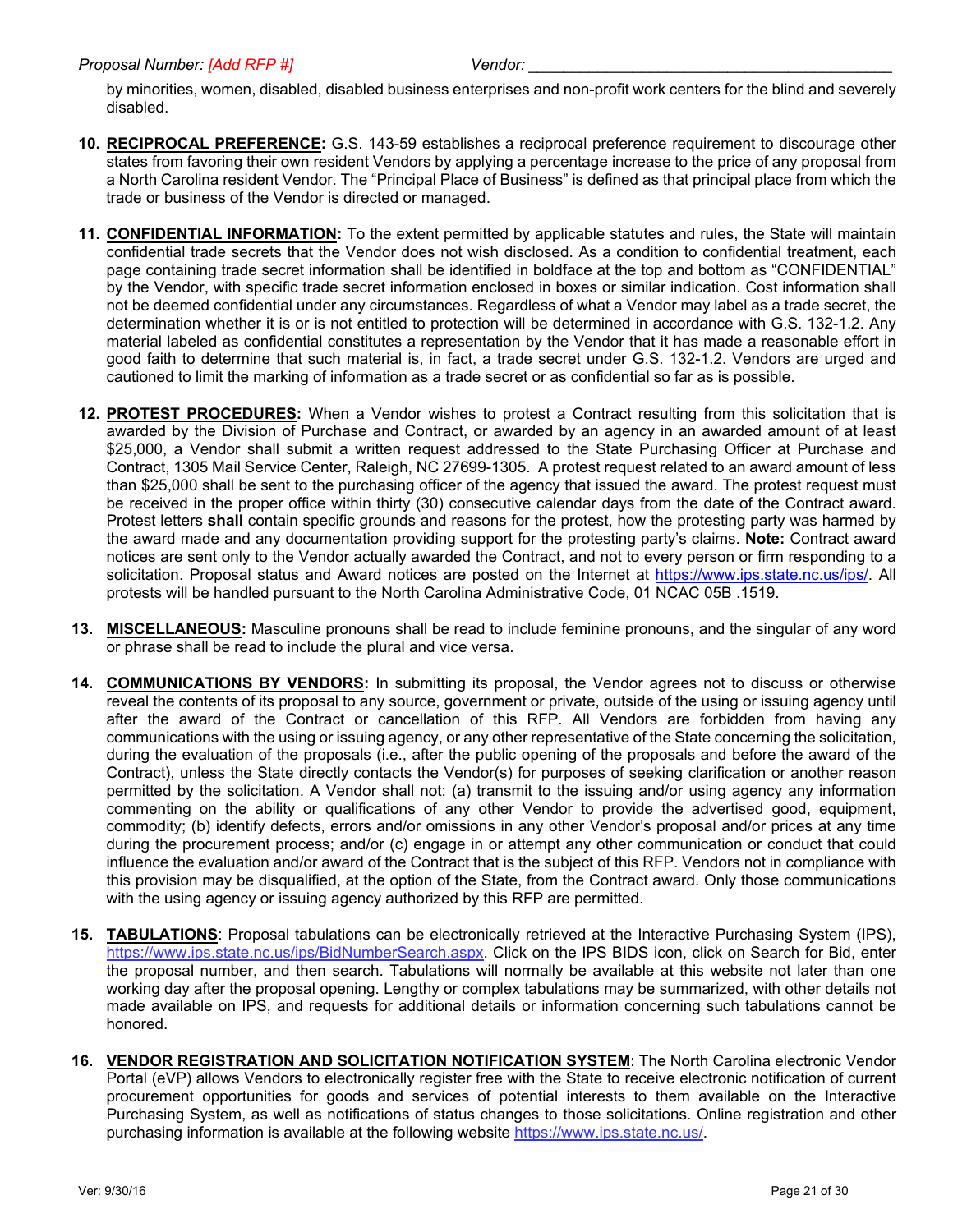- **17. WITHDRAWAL OF PROPOSAL**: a Proposal may be withdrawn only in writing and actually received by the office issuing the RFP prior to the time for the opening of Proposals identified on the cover page of this RFP (or such later date included in an Addendum to the RFP). A withdrawal request must be on Vendor's letterhead and signed by an official of the Vendor authorized to make such request. Any withdrawal request made after the opening of Proposals shall be allowed only for good cause shown and in the sole discretion of the Division of Purchase and Contract.
- **18. INFORMAL COMMENTS:** The State shall not be bound by informal explanations, instructions or information given at any time by anyone on behalf of the State during the competitive process or after award. The State is bound only by information provided in this RFP and in formal Addenda issued through IPS.
- **19. COST FOR PROPOSAL PREPARATION:** Any costs incurred by Vendor in preparing or submitting offers are the Vendor's sole responsibility; the State of North Carolina will not reimburse any Vendor for any costs incurred prior to award.
- **20. VENDOR'S REPRESENTATIVE:** Each Vendor shall submit with its proposal the name, address, and telephone number of the person(s) with authority to bind the firm and answer questions or provide clarification concerning the firm's proposal.
- **21. SUBCONTRACTING:** Unless expressly prohibited, a Vendor may propose to subcontract portions of the work to identified subcontractor(s), provided that its proposal clearly describe what work it plans to subcontract and that Vendor includes in its proposal all information regarding employees, business experience, and other information for each proposed subcontractor that is required to be provided for Vendor itself.
- **22. INSPECTION AT VENDOR'S SITE:** The State reserves the right to inspect, at a reasonable time, the equipment/item, plant or other facilities of a prospective Vendor prior to Contract award, and during the Contract term as necessary for the State determination that such equipment/item, plant or other facilities conform with the specifications/requirements and are adequate and suitable for the proper and effective performance of the Contract.

*This Space is Intentionally Left Blank*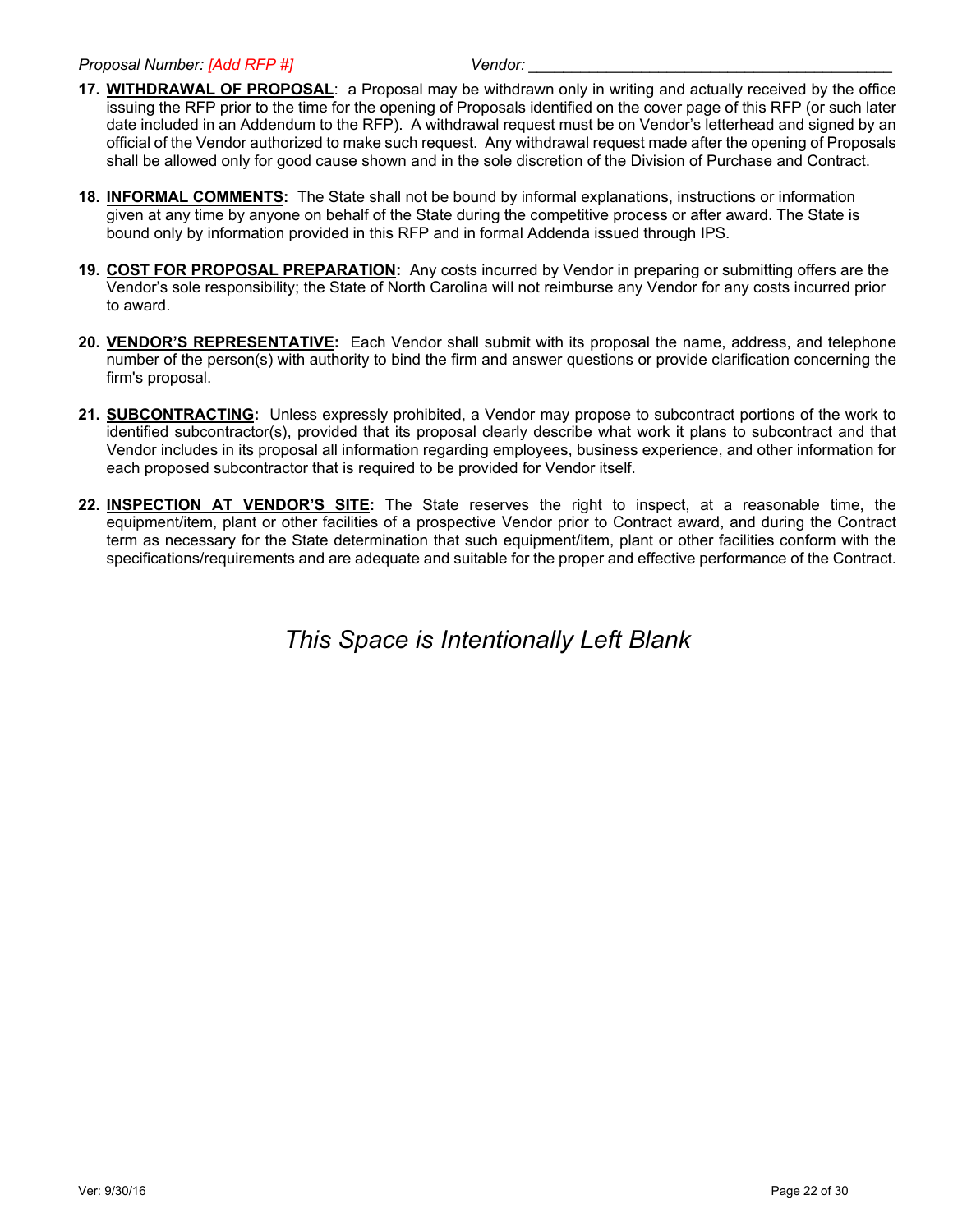#### <span id="page-24-0"></span>**ATTACHMENT B: NORTH CAROLINA GENERAL CONTRACT TERMS & CONDITIONS**

**1. PERFORMANCE AND DEFAULT:** If, through any cause, Vendor shall fail to fulfill in timely and proper manner the obligations under this contract, the State shall have the right to terminate this contract by giving written notice to the Vendor and specifying the effective date thereof. In that event, all finished or unfinished deliverable items under this contract prepared by the Vendor shall, at the option of the State, become its property, and the Vendor shall be entitled to receive just and equitable compensation for any acceptable work completed on such materials. Notwithstanding, Vendor shall not be relieved of liability to the State for damages sustained by the State by virtue of any breach of this contract, and the State may withhold any payment due the Vendor for the purpose of setoff until such time as the exact amount of damages due the State from such breach can be determined. The State reserves the right to require at any time a performance bond or other acceptable alternative performance guarantees from a Vendor without expense to the State.

In case of default by the Vendor, the State may procure the goods and services necessary to complete performance hereunder from other sources and hold the Vendor responsible for any excess cost occasioned thereby. In addition, in the event of default by the Vendor under this contract, or upon the Vendor filing a petition for bankruptcy or the entering of a judgment of bankruptcy by or against the Vendor, the State may immediately cease doing business with the Vendor, immediately terminate this contract for cause, and may act to debar the Vendor from doing future business with the State.

- **2. GOVERNMENTAL RESTRICTIONS:** In the event any Governmental restrictions are imposed which necessitate alteration of the material, quality, workmanship or performance of the goods or services offered prior to their delivery, it shall be the responsibility of the Vendor to notify, in writing, the Contract Lead at once, indicating the specific regulation which required such alterations. The State reserves the right to accept any such alterations, including any price adjustments occasioned thereby, or to cancel the Contract.
- **3. AVAILABILITY OF FUNDS:** Any and all payments to the Vendor shall be dependent upon and subject to the availability of funds to the agency for the purpose set forth in this contract.
- **4. TAXES:** Any applicable taxes shall be invoiced as a separate item.
	- a. G.S. 143-59.1 bars the Secretary of Administration from entering into Contracts with Vendors if the Vendor or its affiliates meet one of the conditions of G.S. 105-164.8(b) and refuses to collect use tax on sales of tangible personal property to purchasers in North Carolina. Conditions under G.S. 105-164.8(b) include: (1) Maintenance of a retail establishment or office, (2) Presence of representatives in the State that solicit sales or transact business on behalf of the Vendor and (3) Systematic exploitation of the market by mediaassisted, media-facilitated, or media-solicited means. By execution of the proposal document the Vendor certifies that it and all of its affiliates, (if it has affiliates), collect(s) the appropriate taxes.
	- b. All agencies participating in this Contract are exempt from Federal Taxes, such as excise and transportation. Exemption forms submitted by the Vendor will be executed and returned by the using agency.
	- c. Prices offered are not to include any personal property taxes, nor any sales or use tax (or fees) unless required by the North Carolina Department of Revenue.
- **5. SITUS:** The place of this Contract, its situs and forum, shall be North Carolina, where all matters, whether sounding in Contract or tort, relating to its validity, construction, interpretation and enforcement shall be determined.
- **6. GOVERNING LAWS:** This Contract is made under and shall be governed, construed and enforced in accordance with the laws of the State of North Carolina, without regard to is conflict of laws rules.
- **7. PAYMENT TERMS:** Payment terms are Net not later than 30 days after receipt of correct invoice or acceptance of goods, whichever is later. The using agency is responsible for all payments to the Vendor under the Contract.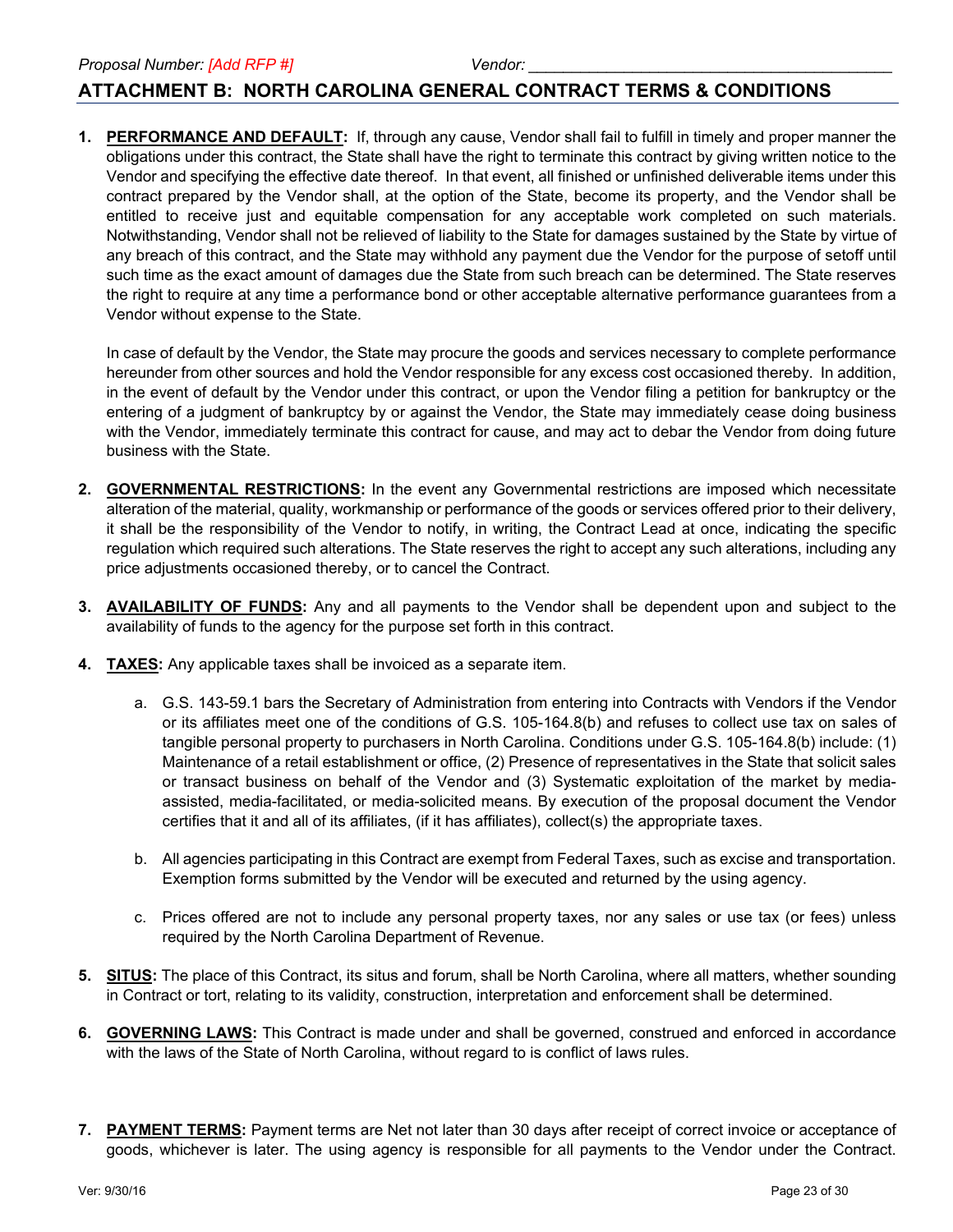Payment by some agencies may be made by procurement card, if the Vendor accepts that card (Visa, MasterCard, etc.) from other customers, and it shall be accepted by the Vendor for payment under the same terms and conditions as any other method of payment accepted by the Vendor. If payment is made by procurement card, then payment may be processed immediately by the Vendor.

- **8. AFFIRMATIVE ACTION:** The Vendor will take affirmative action in complying with all Federal and State requirements concerning fair employment and employment of people with disabilities, and concerning the treatment of all employees without regard to discrimination by reason of race, color, religion, sex, national origin or disability.
- **9. INTELLECTUAL PROPERTY INDEMNITY**: Vendor shall hold and save the State, its officers, agents and employees, harmless from liability of any kind, including costs and expenses, resulting from infringement of the rights of any third party in any copyrighted material, patented or unpatented invention, articles, device or appliance delivered in connection with this contract.
- **10. ADVERTISING:** Vendor agrees not to use the existence of this Contract or the name of the State of North Carolina as part of any commercial advertising or marketing of products or services. A Vendor may inquire whether the State is willing to act as a reference by providing factual information directly to other prospective customers.
- **11. ACCESS TO PERSONS AND RECORDS:** During and after the term hereof, the State Auditor and any using agency's internal auditors shall have access to persons and records related to this Contract to verify accounts and data affecting fees or performance under the Contract, as provided in G.S. 143-49(9).
- **12. ASSIGNMENT:** No assignment of the Vendor's obligations nor the Vendor's right to receive payment hereunder shall be permitted.

However, upon written request approved by the issuing purchasing authority and solely as a convenience to the Vendor, the State may:

- a. Forward the Vendor's payment check directly to any person or entity designated by the Vendor, and
- b. Include any person or entity designated by Vendor as a joint payee on the Vendor's payment check.

In no event shall such approval and action obligate the State to anyone other than the Vendor and the Vendor shall remain responsible for fulfillment of all Contract obligations. Upon advance written request, the State may, in its unfettered discretion, approve an assignment to the surviving entity of a merger, acquisition or corporate reorganization, if made as part of the transfer of all or substantially all of the Vendor's assets. Any purported assignment made in violation of this provision shall be void and a material breach of this Contract.

#### **13. INSURANCE:**

**COVERAGE -** During the term of the Contract, the Vendor at its sole cost and expense shall provide commercial insurance of such type and with such terms and limits as may be reasonably associated with the Contract. As a minimum, the Vendor shall provide and maintain the following coverage and limits:

a. **Worker's Compensation** - The Vendor shall provide and maintain Worker's Compensation Insurance, as required by the laws of North Carolina, as well as employer's liability coverage with minimum limits of \$500,000.00, covering all of Vendor's employees who are engaged in any work under the Contract. If any work is sub-contracted, the Vendor shall require the sub-Contractor to provide the same coverage for any of his employees engaged in any work under the Contract.

b. **Commercial General Liability** - General Liability Coverage on a Comprehensive Broad Form on an occurrence basis in the minimum amount of \$1,000,000.00 Combined Single Limit. (Defense cost shall be in excess of the limit of liability.)

c. **Automobile** - Automobile Liability Insurance, to include liability coverage, covering all owned, hired and nonowned vehicles, used in connection with the Contract. The minimum combined single limit shall be \$250,000.00 bodily injury and property damage; \$250,000.00 uninsured/under insured motorist; and \$2,500.00 medical payment.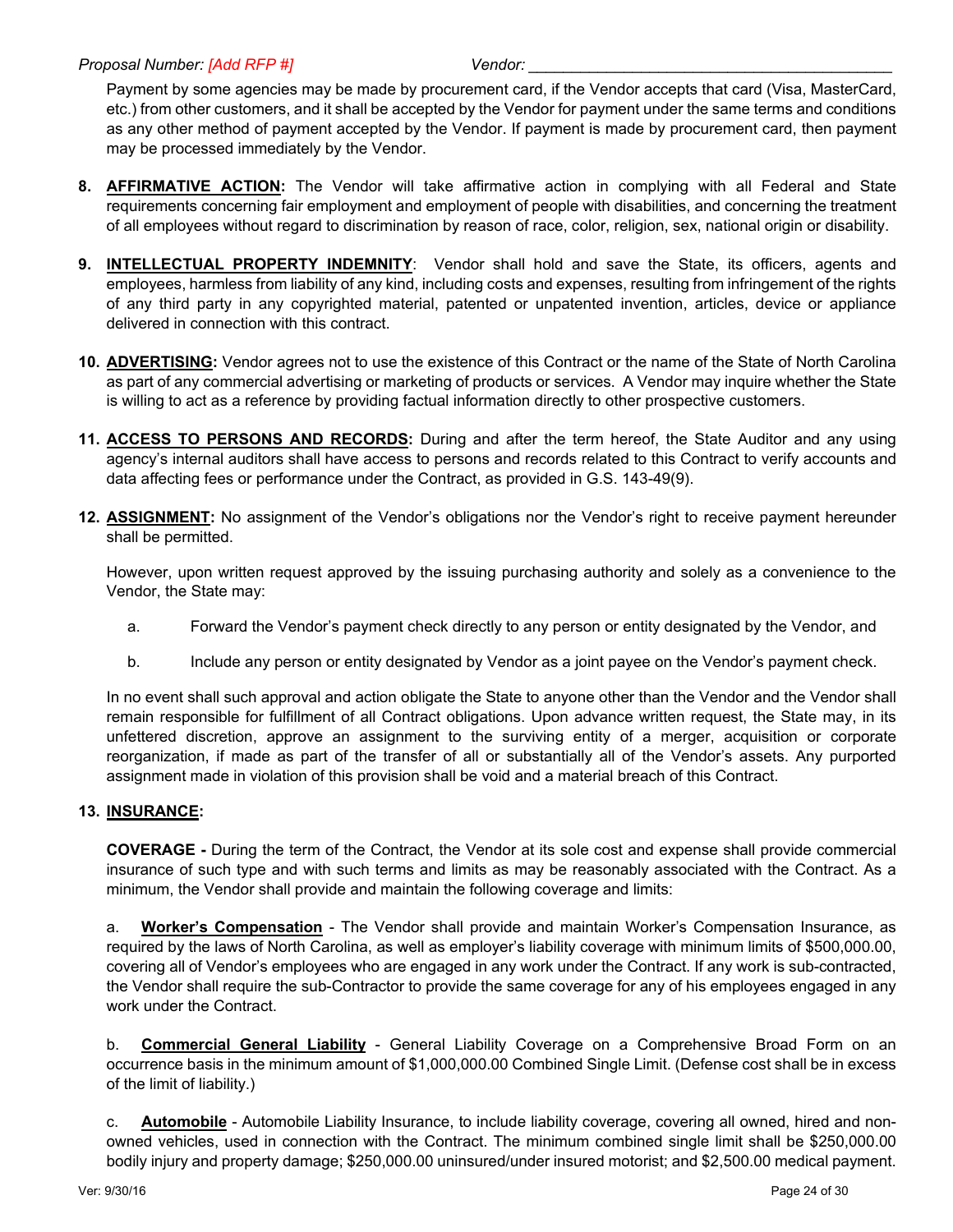**REQUIREMENTS -** Providing and maintaining adequate insurance coverage is a material obligation of the Vendor and is of the essence of this Contract. All such insurance shall meet all laws of the State of North Carolina. Such insurance coverage shall be obtained from companies that are authorized to provide such coverage and that are authorized by the Commissioner of Insurance to do business in North Carolina. The Vendor shall at all times comply with the terms of such insurance policies, and all requirements of the insurer under any such insurance policies, except as they may conflict with existing North Carolina laws or this Contract. The limits of coverage under each insurance policy maintained by the Vendor shall not be interpreted as limiting the Vendor's liability and obligations under the Contract.

- **14. GENERAL INDEMNITY:** The Vendor shall hold and save the State, its officers, agents, and employees, harmless from liability of any kind, including all claims and losses accruing or resulting to any other person, firm, or corporation furnishing or supplying work, services, materials, or supplies in connection with the performance of this Contract, and from any and all claims and losses accruing or resulting to any person, firm, or corporation that may be injured or damaged by the Vendor in the performance of this Contract and that are attributable to the negligence or intentionally tortious acts of the Vendor provided that the Vendor is notified in writing within 30 days that the State has knowledge of such claims. The Vendor represents and warrants that it shall make no claim of any kind or nature against the State's agents who are involved in the delivery or processing of Vendor goods or services to the State. The representation and warranty in the preceding sentence shall survive the termination or expiration of this Contract.
- **15. INDEPENDENT CONTRACTOR:** Vendor shall be considered to be an independent contractor and as such shall be wholly responsible for the work to be performed and for the supervision of its employees. Vendor represents that it has, or will secure at its own expense, all personnel required in performing the services under this contract. Such employees shall not be employees of, or have any individual contractual relationship with the State.
- **16. KEY PERSONNEL:** Vendor shall not substitute key personnel assigned to the performance of this contract without prior written approval by the State's assigned Contract Lead. The individuals designated as key personnel for purposes of this contract are those specified in the RFP and persons identified in Vendor's proposal.
- **17. SUBCONTRACTING:** Work proposed to be performed under this contract by the Vendor or its employees shall not be subcontracted without prior written approval of the State's assigned Contract Administrator. Unless otherwise indicated, acceptance of a Vendor's proposal shall include approval to use the subcontractor(s) that have been specified therein in accordance with paragraph 20 of Attachment A: Instructions to Vendor.
- **18. <b>TERMINATION** FOR CONVENIENCE: The State may terminate this contract at any time by providing days' notice in writing from the State to the Vendor. In that event, all finished or unfinished deliverable items prepared by the Vendor under this contract shall, at the option of the State, become its property. If the contract is terminated by the State as provided in this section, the State shall pay for services satisfactorily completed by the Vendor, less any payment or compensation previously made.
- **19. CONFIDENTIALITY:** Any State information, data, instruments, documents, studies or reports given to or prepared or assembled by or provided to the Vendor under this contract shall be kept as confidential, used only for the purpose(s) required to perform this contract and not divulged or made available to any individual or organization without the prior written approval of the State.
- **20. CARE OF PROPERTY:** The Vendor agrees that it shall be responsible for the proper custody and care of any property furnished it by the State for use in connection with the performance of this contract or purchased by or for the State for this contract, and Vendor will reimburse the State for loss or damage of such property while in Vendor's custody.
- **21. PROPERTY RIGHTS:** All deliverable items and materials produced for or as a result of this contract shall become the property of the State, and Vendor hereby assigns all ownership rights in such deliverables, including all intellectual property rights, to the State; provided, however, that as to any preexisting works imbedded in such deliverables, Vendor hereby grants the State a fully-paid, perpetual license to copy, distribute and adapt the preexisting works.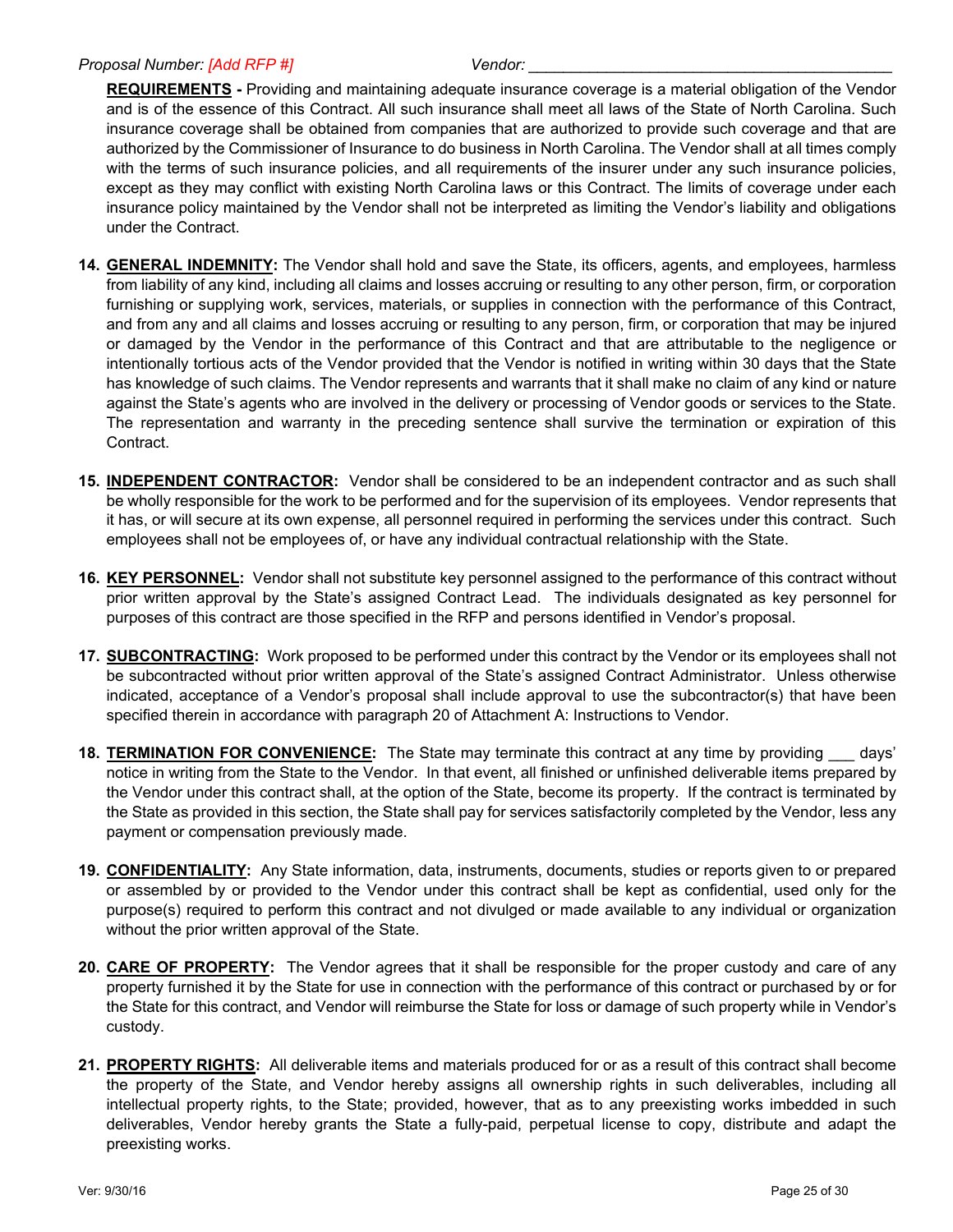**22. OUTSOURCING:** Any Vendor or subcontractor providing call or contact center services to the State of North Carolina shall disclose to inbound callers the location from which the call or contact center services are being provided.

If, after award of a contract, the contractor wishes to relocate or outsource any portion of the work to a location outside the United States, or to contract with a subcontractor for the performance of any work, which subcontractor and nature of the work has not previously been disclosed to the State in writing, prior written approval must be obtained from the State agency responsible for the contract.

Vendor shall give notice to the using agency of any relocation of the Vendor, employees of the Vendor, subcontractors of the Vendor, or other persons performing services under a State contract to a location outside of the United States.

- **23. COMPLIANCE WITH LAWS:** Vendor shall comply with all laws, ordinances, codes, rules, regulations, and licensing requirements that are applicable to the conduct of its business and its performance in accordance with this contract, including those of federal, state, and local agencies having jurisdiction and/or authority.
- **24. ENTIRE AGREEMENT:** This RFP and any documents incorporated specifically by reference represent the entire agreement between the parties and supersede all prior oral or written statements or agreements. This RFP, any addenda thereto, and the Vendor's proposal are incorporated herein by reference as though set forth verbatim.

All promises, requirements, terms, conditions, provisions, representations, guarantees, and warranties contained herein shall survive the contract expiration or termination date unless specifically provided otherwise herein, or unless superseded by applicable Federal or State statutes of limitation.

- **25. AMENDMENTS:** This contract may be amended only by a written amendment duly executed by the State and the Vendor. The NC Division of Purchase and Contract shall give prior approval to any amendment to a contract awarded through that office.
- **26. WAIVER:** The failure to enforce or the waiver by the State of any right or an event of breach or default on one occasion or instance shall not constitute the waiver of such right, breach or default on any subsequent occasion or instance.
- **27. FORCE MAJEURE:** Neither party shall be deemed to be in default of its obligations hereunder if and so long as it is prevented from performing such obligations as a result of events beyond its reasonable control, including without limitation, fire, power failures, any act of war, hostile foreign action, nuclear explosion, riot, strikes or failures or refusals to perform under subcontracts, civil insurrection, earthquake, hurricane, tornado, or other catastrophic natural event or act of God.
- **28. SOVEREIGN IMMUNITY:** Notwithstanding any other term or provision in this contract, nothing herein is intended nor shall be interpreted as waiving any claim or defense based on the principle of sovereign immunity that otherwise would be available to the State under applicable law.

This Space is Intentionally Left Blank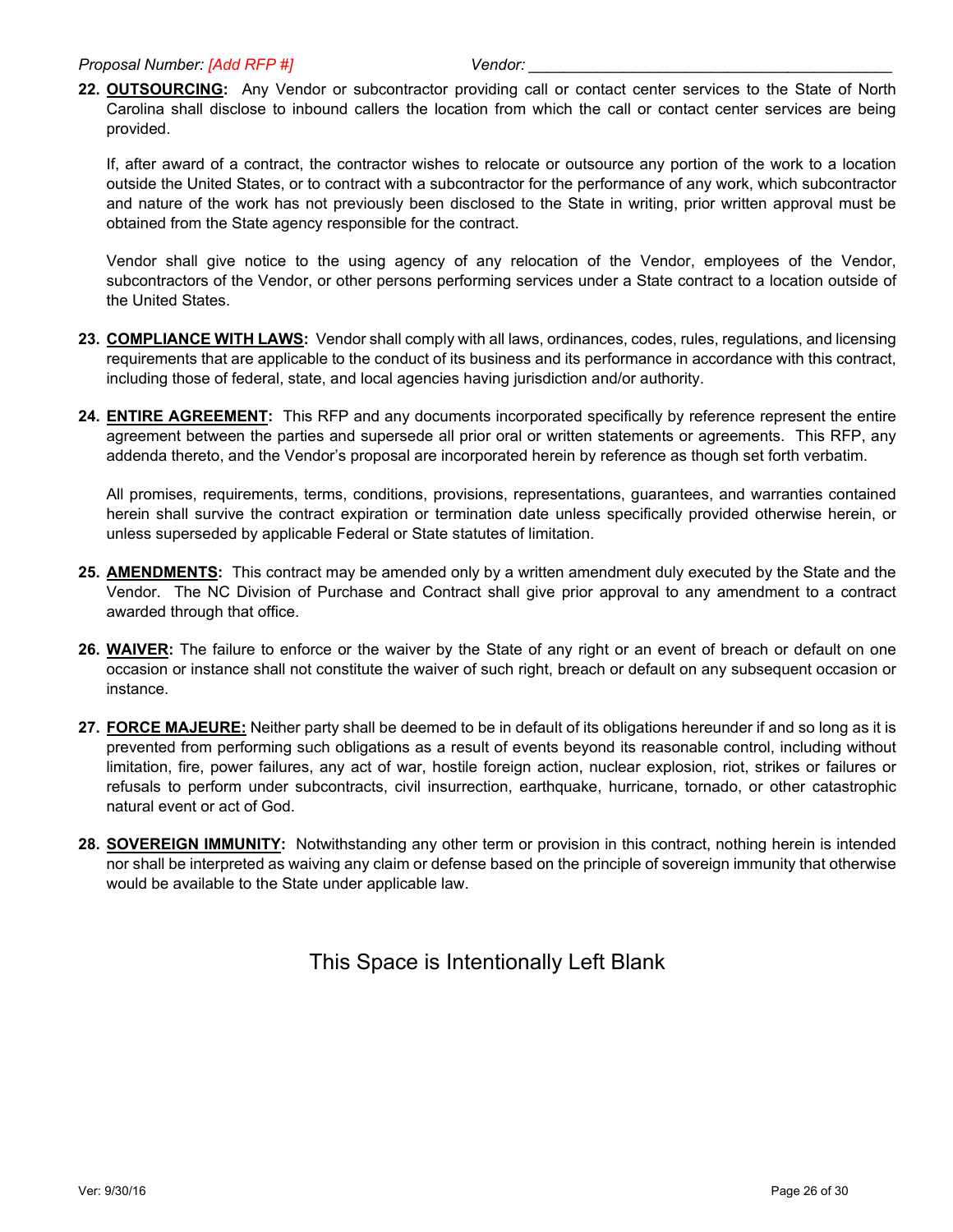## <span id="page-28-0"></span>**ATTACHMENT C: PRICING**

*[This section should be modified as needed, based on the services requested in this RFP reflect the methodology by which costs are to be calculated (e.g., hourly rates, piece-rates, not-to-exceed cost, price per deliverable, etc.).]*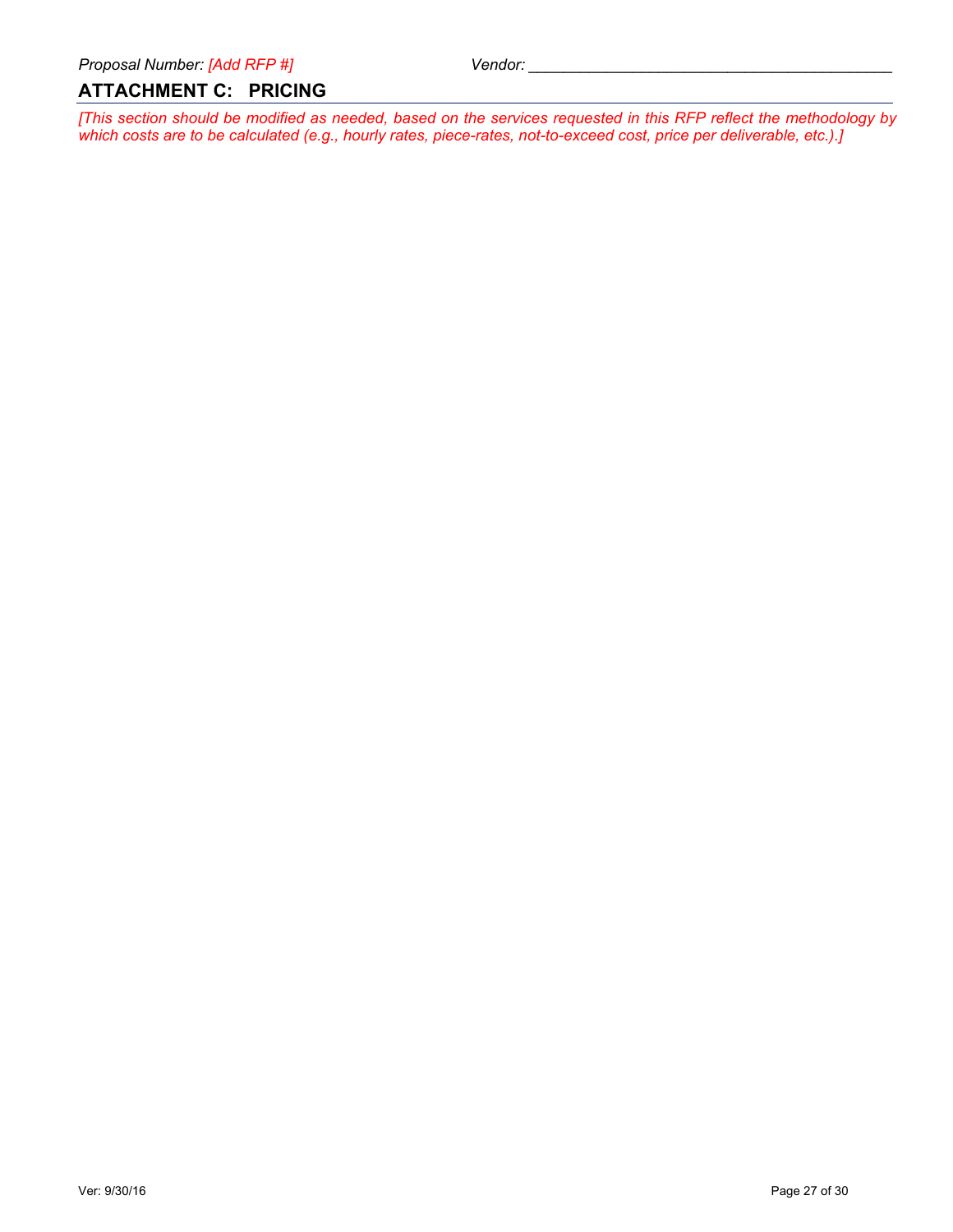## <span id="page-29-0"></span>**ATTACHMENT D: LOCATION OF WORKERS UTILIZED BY VENDOR**

In accordance with NC General Statute 143-59.4, the Vendor shall detail the location(s) at which performance will occur, as well as the manner in which it intends to utilize resources or workers outside of the United States in the performance of this Contract. The State will evaluate the additional risks, costs, and other factors associated with such utilization prior to making an award. Please complete items a, b, and c below.

|  | a) Will any work under this Contract be performed outside the United States? | $\Box$ YES $\Box$ NO |
|--|------------------------------------------------------------------------------|----------------------|
|--|------------------------------------------------------------------------------|----------------------|

If the Vendor answered "YES" above, Vendor must complete items 1 and 2 below:

- 1. List the location(s) outside the United States where work under this Contract will be performed by the Vendor, any sub-Contractors, employees, or other persons performing work under the Contract:
- 2. Describe the corporate structure and location of corporate employees and activities of the Vendor, its affiliates or any other sub-Contractors that will perform work outside the U.S.:

| b) The Vendor agrees to provide notice, in writing to the State, of the relocation of the |                   |
|-------------------------------------------------------------------------------------------|-------------------|
| Vendor, employees of the Vendor, sub-Contractors of the Vendor, or other persons          | $\Box$ YES $\Box$ |
| performing services under the Contract outside of the United States                       |                   |

NOTE: All Vendor or sub-Contractor personnel providing call or contact center services to the State of North Carolina under the Contract **shall** disclose to inbound callers the location from which the call or contact center services are being provided.

**c) Identify all U.S. locations at which performance will occur:**

## *This Space is Intentionally Left Blank*

NO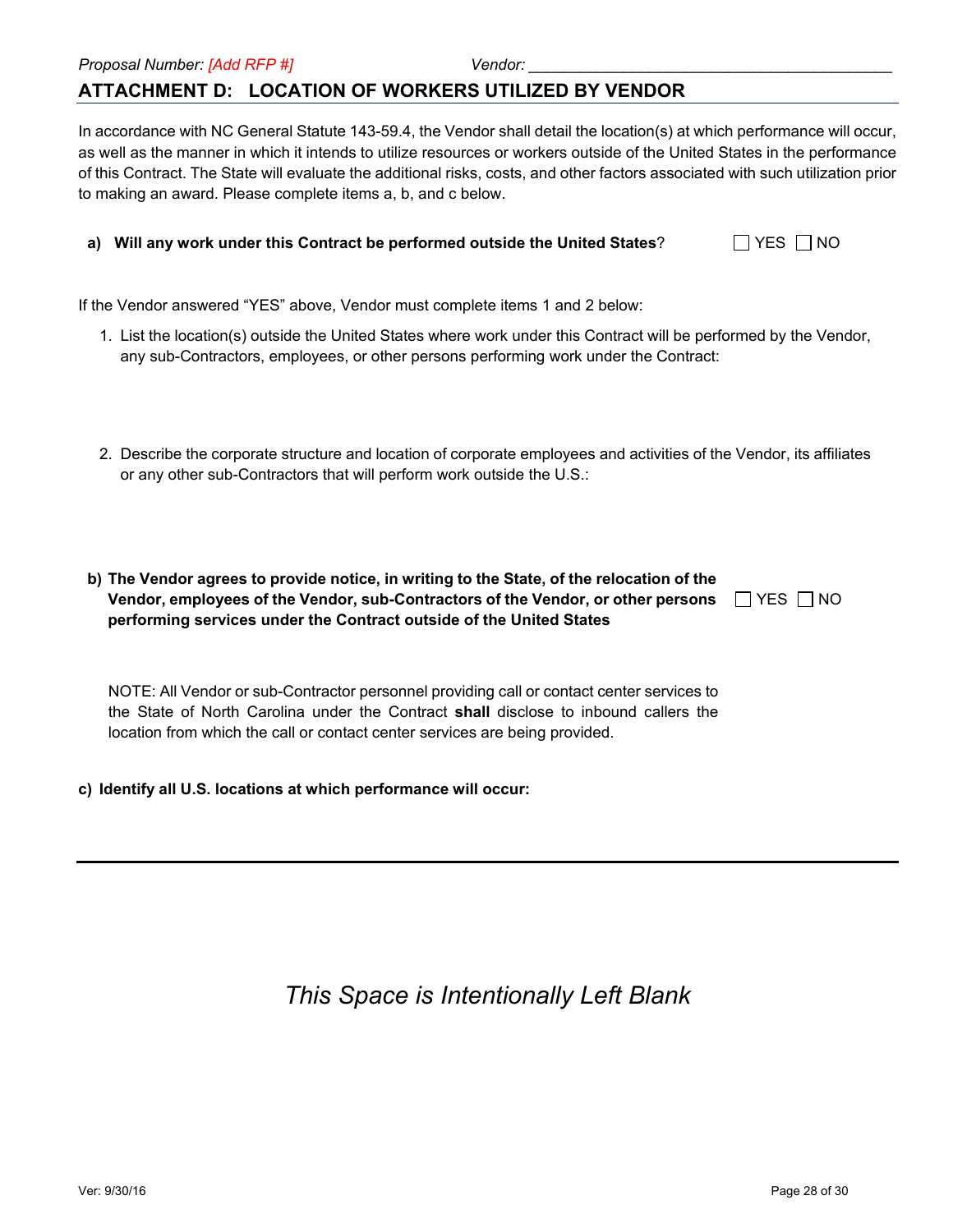## <span id="page-30-0"></span>**ATTACHMENT E: CERTIFICATION OF FINANCIAL CONDITION**

|                             | Name of Vendor: Name of Vendor:                                                                                                                                                                                                                            |  |
|-----------------------------|------------------------------------------------------------------------------------------------------------------------------------------------------------------------------------------------------------------------------------------------------------|--|
|                             | The undersigned hereby certifies that: [check all applicable boxes]                                                                                                                                                                                        |  |
| $\Box$                      | The Vendor is in sound financial condition and, if applicable, has received an unqualified audit opinion for the<br>latest audit of its financial statements.                                                                                              |  |
|                             |                                                                                                                                                                                                                                                            |  |
| $\Box$                      | The Vendor has no outstanding liabilities, including tax and judgment liens, to the Internal Revenue Service or<br>any other government entity.                                                                                                            |  |
| $\mathcal{L}_{\mathcal{A}}$ | The Vendor is current in all amounts due for payments of federal and state taxes and required employment-<br>related contributions and withholdings.                                                                                                       |  |
| $\Box$                      | The Vendor is not the subject of any current litigation or findings of noncompliance under federal or state law.                                                                                                                                           |  |
| $\Box$                      | The Vendor has not been the subject of any past or current litigation, findings in any past litigation, or findings<br>of noncompliance under federal or state law that may impact in any way its ability to fulfill the requirements of<br>this Contract. |  |
| $\Box$                      | He or she is authorized to make the foregoing statements on behalf of the Vendor.                                                                                                                                                                          |  |
|                             | Note: This is a continuing certification and Vendor shall notify the Contract Lead within 15 days of any material<br>change to any of the representations made herein.                                                                                     |  |
|                             | iana af tha fancochan barrea la NOT abactuad. Vandan aball amballa tha neacan ha tha anaca balairi                                                                                                                                                         |  |

**If any one or more of the foregoing boxes is NOT checked, Vendor shall explain the reason in the space below:**

Signature Date **Date** 

Printed Name Title

**[This Certification must be signed by an individual authorized to speak for the Vendor]** 

\_\_\_\_\_\_\_\_\_\_\_\_\_\_\_\_\_\_\_\_\_\_\_\_\_\_\_\_\_\_\_\_\_\_\_\_\_\_\_\_\_\_\_\_\_\_\_\_\_\_\_\_\_\_\_\_\_\_\_\_\_\_\_\_\_\_\_\_\_\_\_\_\_\_\_\_\_\_

\_\_\_\_\_\_\_\_\_\_\_\_\_\_\_\_\_\_\_\_\_\_\_\_\_\_\_\_\_\_\_\_\_\_\_\_\_\_\_\_\_\_\_\_\_\_\_\_\_\_\_\_\_\_\_\_\_\_\_\_\_\_\_\_\_\_\_\_\_\_\_\_\_\_\_\_\_\_